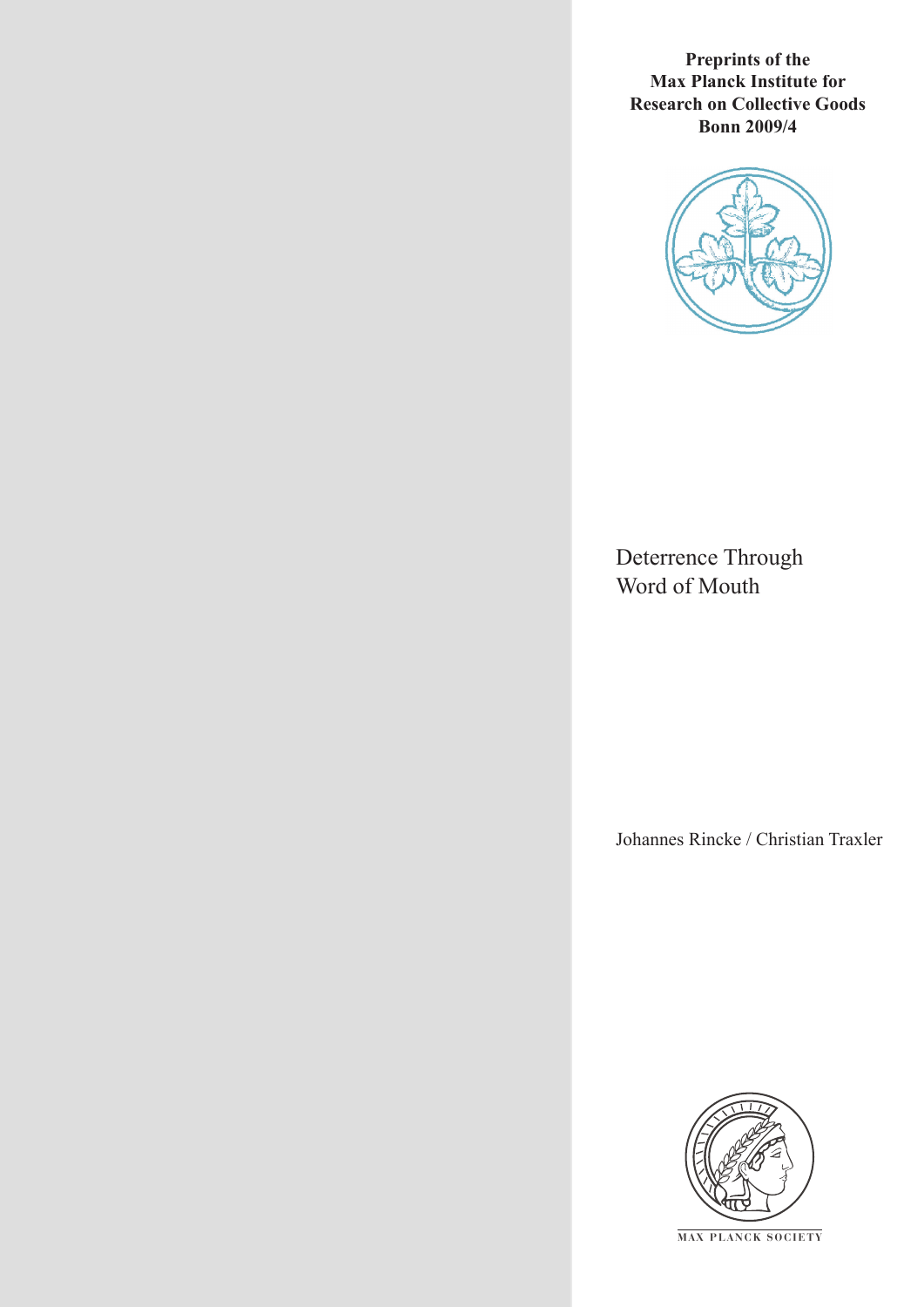

# **Deterrence Through Word of Mouth**

Johannes Rincke / Christian Traxler

January 2009

Max Planck Institute for Research on Collective Goods, Kurt-Schumacher-Str. 10, D-53113 Bonn http://www.coll.mpg.de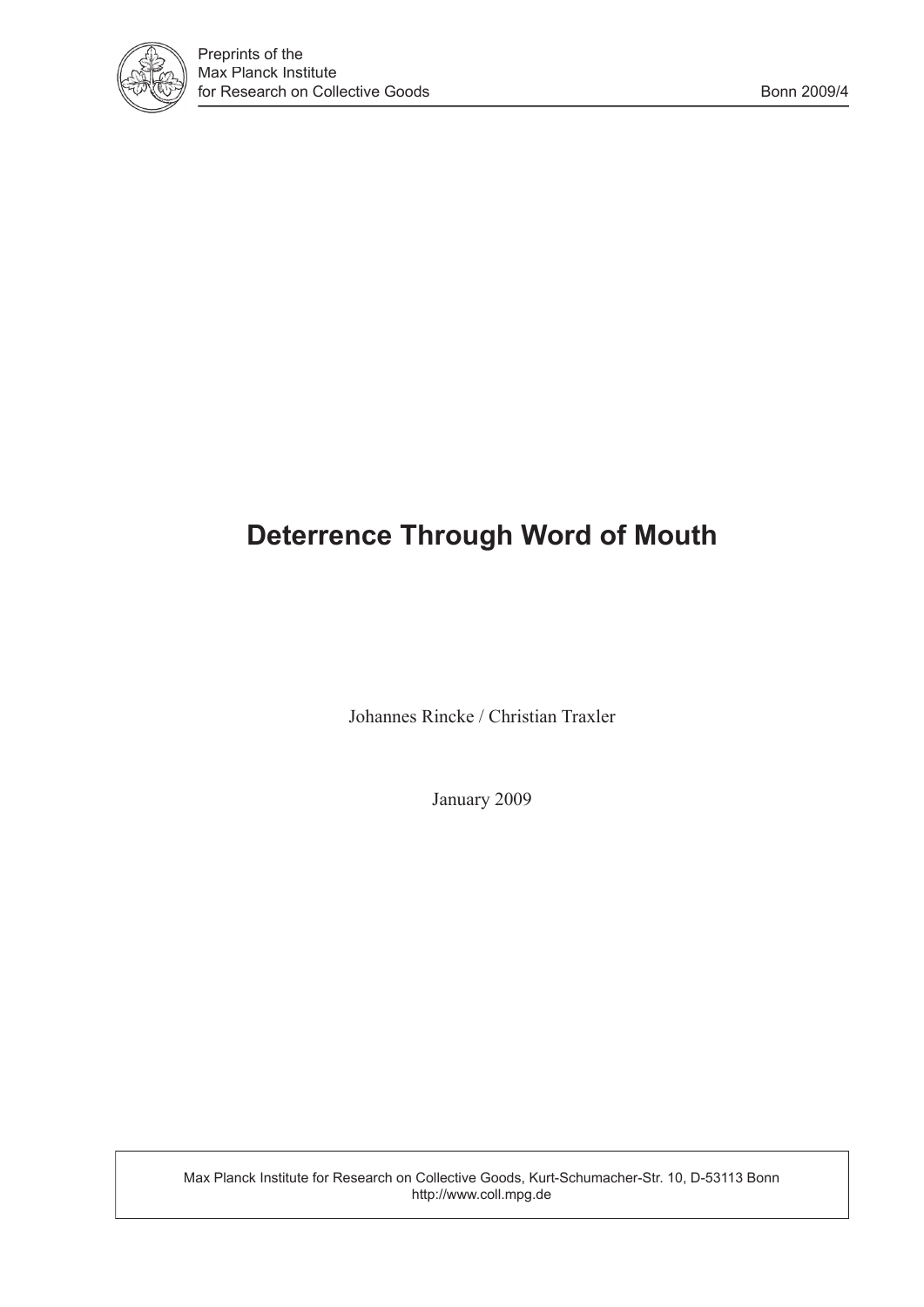# Deterrence Through Word of Mouth<sup>\*</sup>

Johannes Rincke§ and Christian Traxler∗∗

January 2009

#### Abstract

The deterrent effect of law enforcement rests on the link between the actual and the perceived detection risk. We study the role of word of mouth for this linkage. Our approach makes use of micro data on compliance with TV license fees allowing us to distinguish between households who have been subject to enforcement and those who have not. Exploiting local variation in field inspectors' efforts induced by snowfall, we find a striking response of households to increased enforcement in their vicinity, with compliance rising significantly among those who had no interaction with inspectors. As we can exclude other channels of information transmission, our finding establishes a substantial deterrent effect mediated by word of mouth.

JEL classification: K42, D83

Keywords: Deterrence; Law enforcement; Word of mouth

<sup>∗</sup>We would like to thank Johannes Binnswanger, Christoph Engel, Dennis Epple, Martin Halla, Florian Heiss, Martin Hellwig, Michael Kurschilgen, Lars Lefgren, Fabrice Le-Lec, Friederike Mengel, Naci Mocan, Holger Sieg, Victor Steiner, Philipp Weinschenk and Joachim Winter for helpful comments and suggestions. The paper also benefited from discussions at seminars in Berlin (FU), Bonn (IZA, MPI), Innsbruck, Mannheim and Munich. The invaluable support of Annette Chemnitz, Herbert Denk and Gabriela Jerome (FIS), Christian Brandstätter (KfV), Zoltán Daróczi (WIGeoGIS) and the Institute for Meteorology and Geodynamics, Vienna, as well as the financial support by the Austrian National Bank (OeNB) Jubiläumsfonds, Grant No. 12301) and the German Research Foundation (DFG) is gratefully acknowledged. Johannes Rincke would like to thank the Carnegie Mellon University for its hospitality. Carina Woodage and Marcus Strobel provided excellent research assistance. Any remaining errors are our own.

<sup>§</sup>University of Munich, Department of Economics, Seminar for Economic Policy, johannes.rincke@lrz.uni-muenchen.de

<sup>∗∗</sup>Corresponding Author. Max Planck Institute for Research on Collective Goods, Bonn, traxler@coll.mpg.de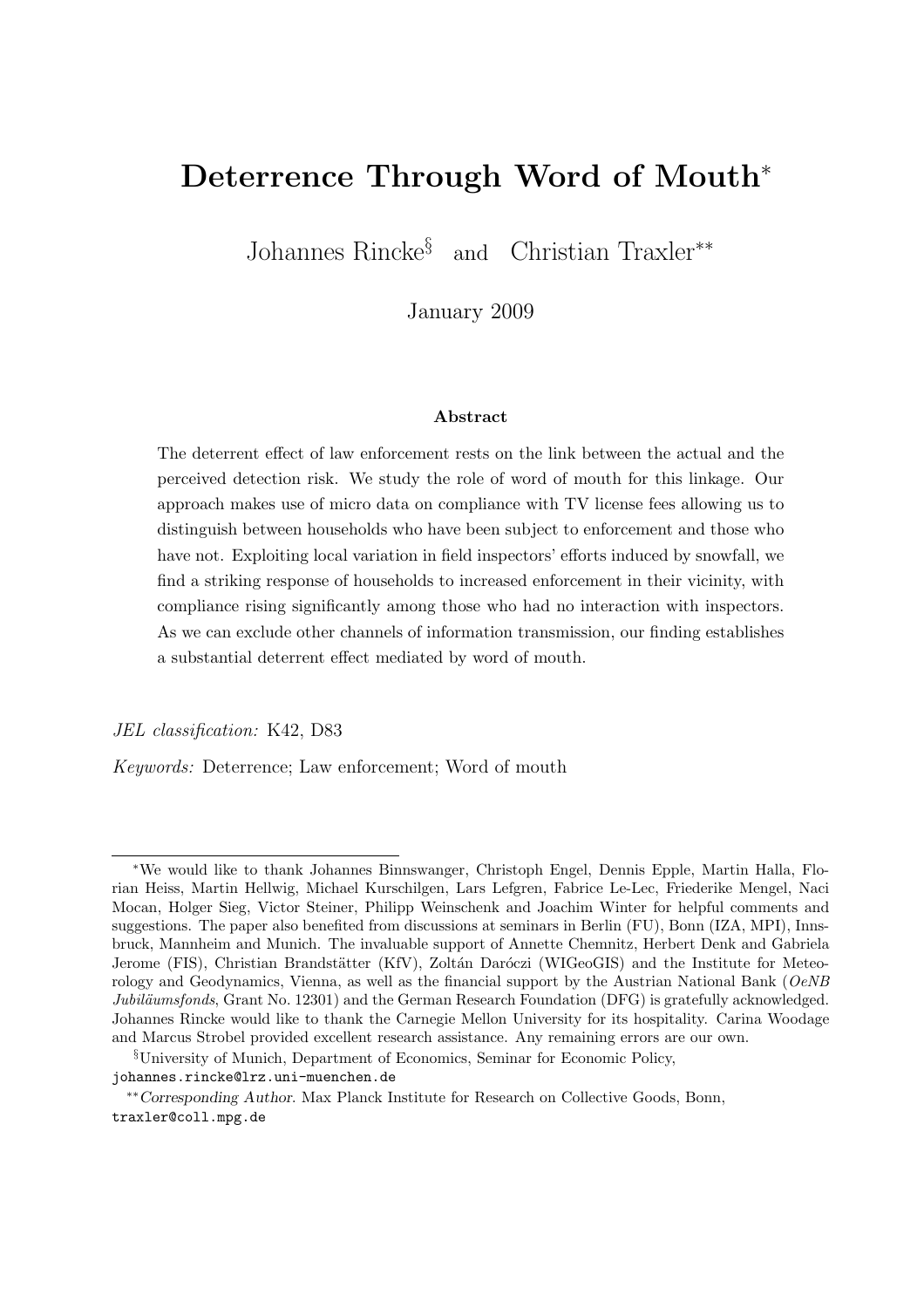### 1 Introduction

Over the last decade, a growing number of studies have provided evidence supporting Becker's (1968) model of crime. While several contributions have identified a deterrent impact of sanctions (Kessler and Levitt, 1999; Drago et al., 2007) and a negative effect of police on crime (Corman and Mocan, 2000; Levitt, 2002; Di Tella and Schargrodsky, 2004), the channels through which deterrence is actually achieved are less clear. In particular, we know little about the mechanisms through which an increase in enforcement will ultimately affect the behavior of individuals.

Evidently, the link between the actual level of law enforcement and the corresponding perceptions of individuals is of key importance for enforcement policies to become effective. Relaxing Becker's assumption that the detection probability is common knowledge, Sah (1991) has analyzed the evolution of individual risk perceptions and the corresponding coevolution of crime. In his model, the agents update their perceived detection risk based on information obtained from sampling in their vicinity. This updating establishes a positive linkage between enforcement and compliance. Although empirical studies have shown that individual beliefs about the detection risk are indeed responsive to personal experience with the criminal justice system  $(Lochner, 2007)$ ,<sup>1</sup> there is still no evidence on the responsiveness of compliance behavior to information obtained from sampling. This dearth of evidence on the policy-to-perception and perception-to-behavior link is considered as one of the major gaps in deterrence research (Nagin, 1998).

The present paper provides results which contribute to closing this gap. More precisely, our aim is to distinguish empirically between a direct and an indirect deterrent effect of enforcement. While the direct effect works through the updating of risk perceptions based on personal experience, the indirect effect is driven by 'word of mouth', i.e. an updating based on sampling among acquaintances. To disentangle these effects, we exploit micro

<sup>1</sup>Earlier contributions include Richards and Tittle (1982), Horney and Marshall (1992), Parker and Grasmick (1979), Paternoster et al. (1985), and Piliavin et al. (1986). Further evidence is discussed in Nagin (1998).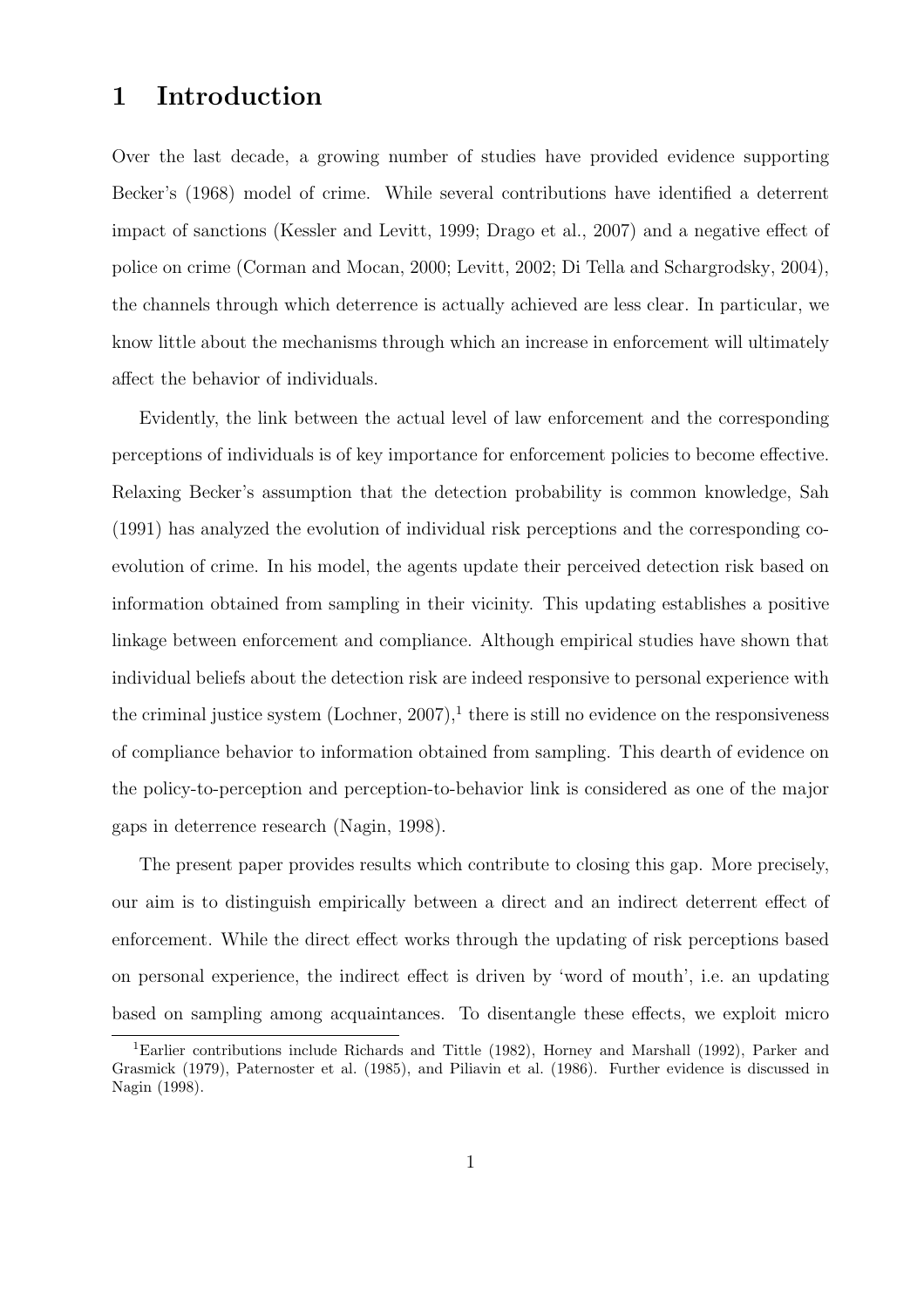data on the enforcement of TV licence fees and households' compliance behavior. In this setting, enforcement is not publicly observable and targeted to individual households. This distinctive feature enables us to distinguish between households who have been subject to enforcement and those who have not. The empirical investigation then tracks the response of 'untreated' households to the level of enforcement targeted at other households in their vicinity. We find striking evidence of a strong behavioral response to increased enforcement. Since our setting allows us to exclude other channels of information transmission, we conclude that the change in behavior of untreated households must be driven by treated households communicating their experience within their circle of acquaintances. Hence, our empirical findings establish an indirect deterrent effect of enforcement which is mediated by word of mouth.

Our analysis builds on unique data on the Austrian TV licence fee system. There are several reasons which render this institution ideal for the purpose of our study. Firstly, the enforcement of the fees involves licensing inspectors approaching individual households, providing us with an unambiguous measure of detected violations of the law. Secondly, the activity of the inspectors is not observable to the public: their presence in a community is not announced, they are non-uniformed and they do not use any police-like cars. Hence, there remain two ways in which households can learn about the local level of enforcement – personal experience and word of mouth. Thirdly, we benefit from using households' unsolicited registrations for the payment of licence fees as a measure for the behavioral response to enforcement. Focusing on quit decisions, i.e. the decision of households who deviate from the law and stop doing so, is a novel approach in empirical studies of deterrence.<sup>2</sup> Apart from allowing us to avoid typical problems associated with the measurement of crime rates (see Levitt, 1998; MacDonald, 2002), the use of quit decisions assures that there is no scope for crime displacement – in particular, the relocation of law violations in response to increased local enforcement – to drive our results (Jacob et al., 2007).

Based on a record of household-level data on all unsolicited registrations for TV licence

<sup>&</sup>lt;sup>2</sup>As we will discuss below, these decisions can be understood as an implicit form of self-reporting as studied in Kaplow and Shavell (1994).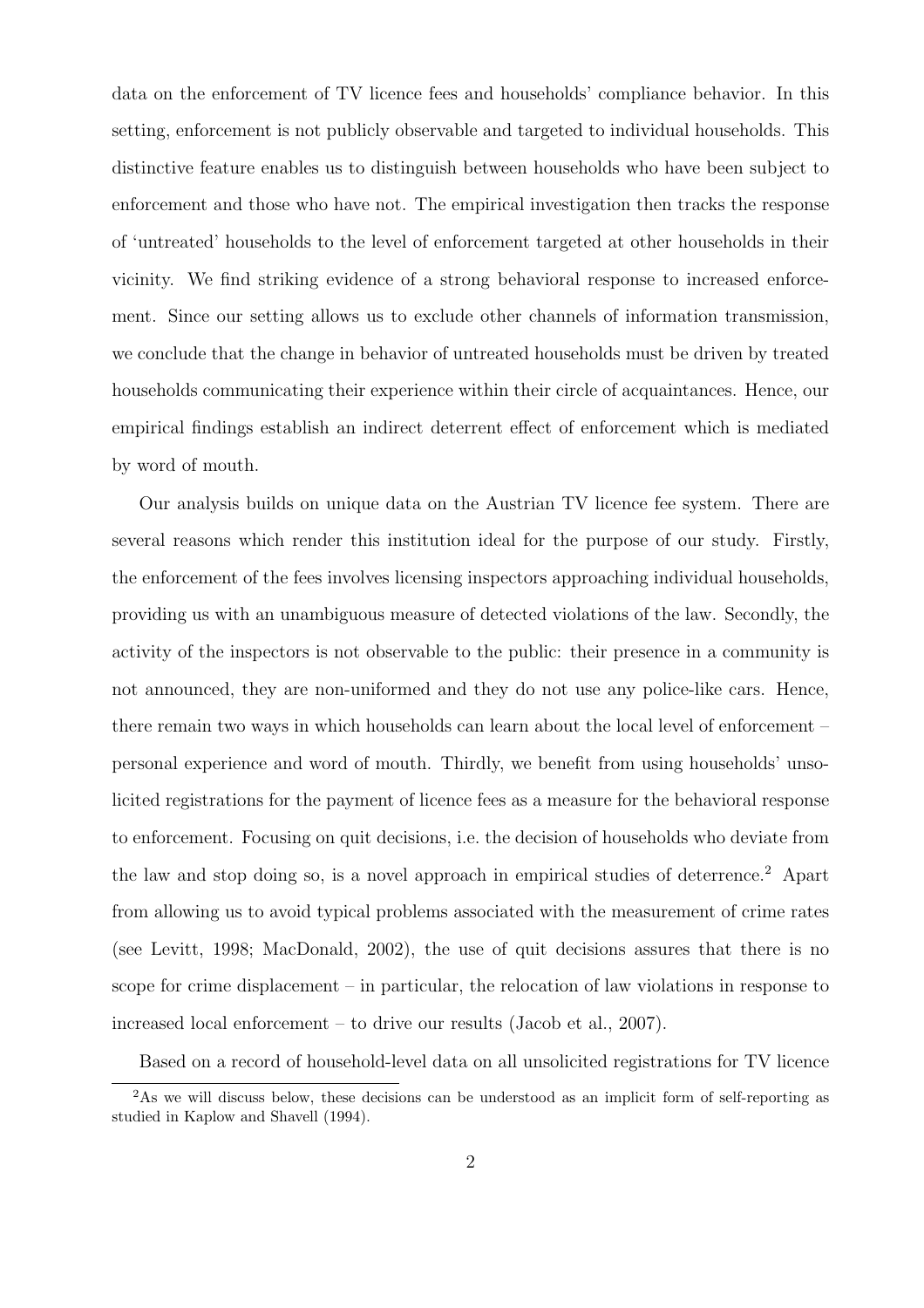fees and enforcement by inspectors for the period from November 2005 to March 2006, we construct a panel of monthly enforcement and registration rates. The rates are aggregated at the level of municipalities with a median size of 900 households. We then estimate the impact of enforcement on unsolicited registrations. To avoid problems related to the likely endogeneity of inspectors' enforcement activities, we follow an instrumental variables strategy. We use descriptors of local weather and driving conditions – snowfall and the frequency of car accidents – as instrumental variables.<sup>3</sup> These instruments are motivated by a number of facts: first of all, licensing inspectors work under piece-rate contracts without being reimbursed for the time spent on traveling, and they independently choose when and where to become active. Furthermore, the time period under consideration was characterized by record breaking levels of snowfall. Hence, for licensing inspectors, the decision where to go became an important one in terms of the opportunity costs of traveling. Finally, Austria is an alpine country with strong regional variation in terms of accessibility during periods of heavy snowfall, providing most inspectors with an option to trim their traveling plans towards areas with reasonable driving conditions. It turns out that our instruments are strong predictors for actual enforcement levels. As conjectured, inspectors respond to their piece-rate incentives, avoiding regions which are more difficult to access in the presence of poor driving conditions.

Exploiting the exogenous variation in enforcement induced by our instruments, we find that an increase in enforcement has a significant impact on unsolicited registrations: on average, three detections by licensing inspectors trigger one additional unsolicited registration. Given that the scope for the indirect deterrence effect is limited by a high overall compliance level, the estimated effect is sizable. We analyze the sensitivity of this result with respect to cases which could potentially be driven by direct exposure to enforcement. All our additional estimations confirm that the observed deterrence effect is driven by the dispersion of information on enforcement through word of mouth.

The remainder of the paper is organized as follows. We first describe the institutional <sup>3</sup>Using weather conditions as instrumental variables relates our approach to Miguel et al. (2004) and Jacob et al. (2007).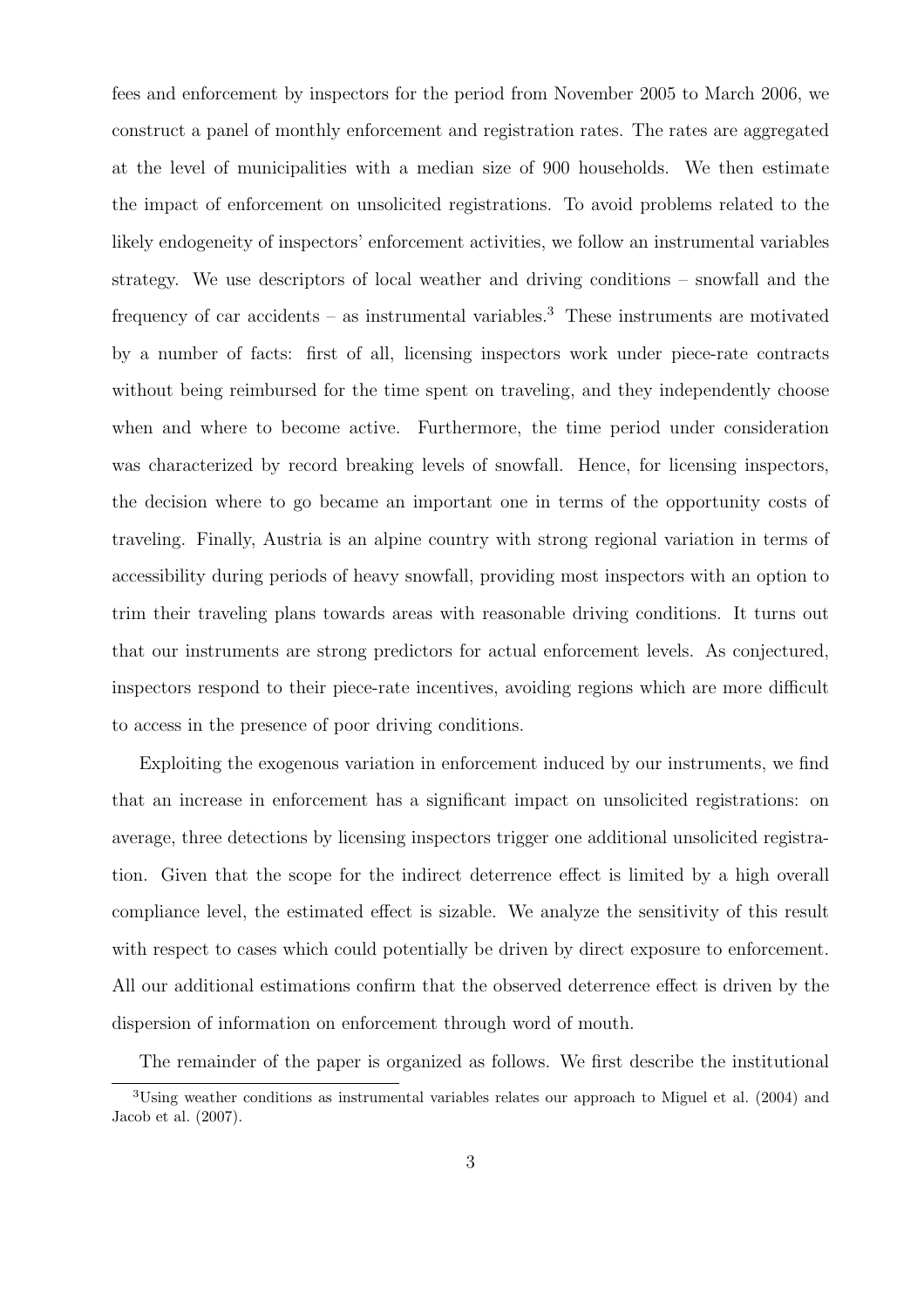background. Section 3 motivates our empirical approach and discusses estimation methods and data. Section 4 presents the results, and Section 5 concludes.

### 2 Institutional Background

In most countries of the world, a significant share of broadcasting is provided by public broadcasters, which are mostly funded by broadcasting licence fees (Newcomb, 2004). A typical licence fee system is in place in Austria. According to the Austrian Broadcasting Licence Fee Act (BLFA in the following), every household must register its operational TVs and radios. Irrespective of the number of household members, only one licence fee has to be payed per household. Technically, however, public broadcasting programs can also be received without paying the annual fee, which ranged from  $\epsilon$  206 to  $\epsilon$  263 in 2005/2006.<sup>4</sup> Licence fees are managed by 'Fee Information Service', henceforth FIS, a subsidiary of the Austrian Public Broadcasting Company. In 2005, 94% of all Austrian households were registered and payed a total of  $\in 650$  million (0.3% of GDP).<sup>5</sup>

The number of registered households is in permanent flux. In principle, households can always de-register, stating that they no longer operate any broadcasting receiver. Those who do so, however, will be thoroughly checked by the FIS enforcement division (see below). An easier way to escape fees emerges in case of moving. Broadcasting registrations are attached to the place of residence, and the law requires moving households to update their registration details with FIS. De-registering at the old place without registering at the new place gives households an opportunity to start evading without the need to explicitly state the absence of TV and radio receivers.

FIS tracks evasion of fees by comparing residence data with its own data base. In principle, all residents who have not registered a TV or radio are treated as potential evaders. Of course, this mechanism does not perfectly identify those who do not comply with

<sup>&</sup>lt;sup>4</sup>License fees are typically paid by direct debit. There also exists a reduced fee which only covers radios  $(\epsilon \in 60 - \epsilon \in 76 \text{ p.a.})$ . All fees differ between the federal states.

<sup>5</sup>Less than one percent of households hold neither a radio nor a TV (Statistics Austria, 2006). The figure of 94% therefore gives a reasonable proxy for the overall compliance rate.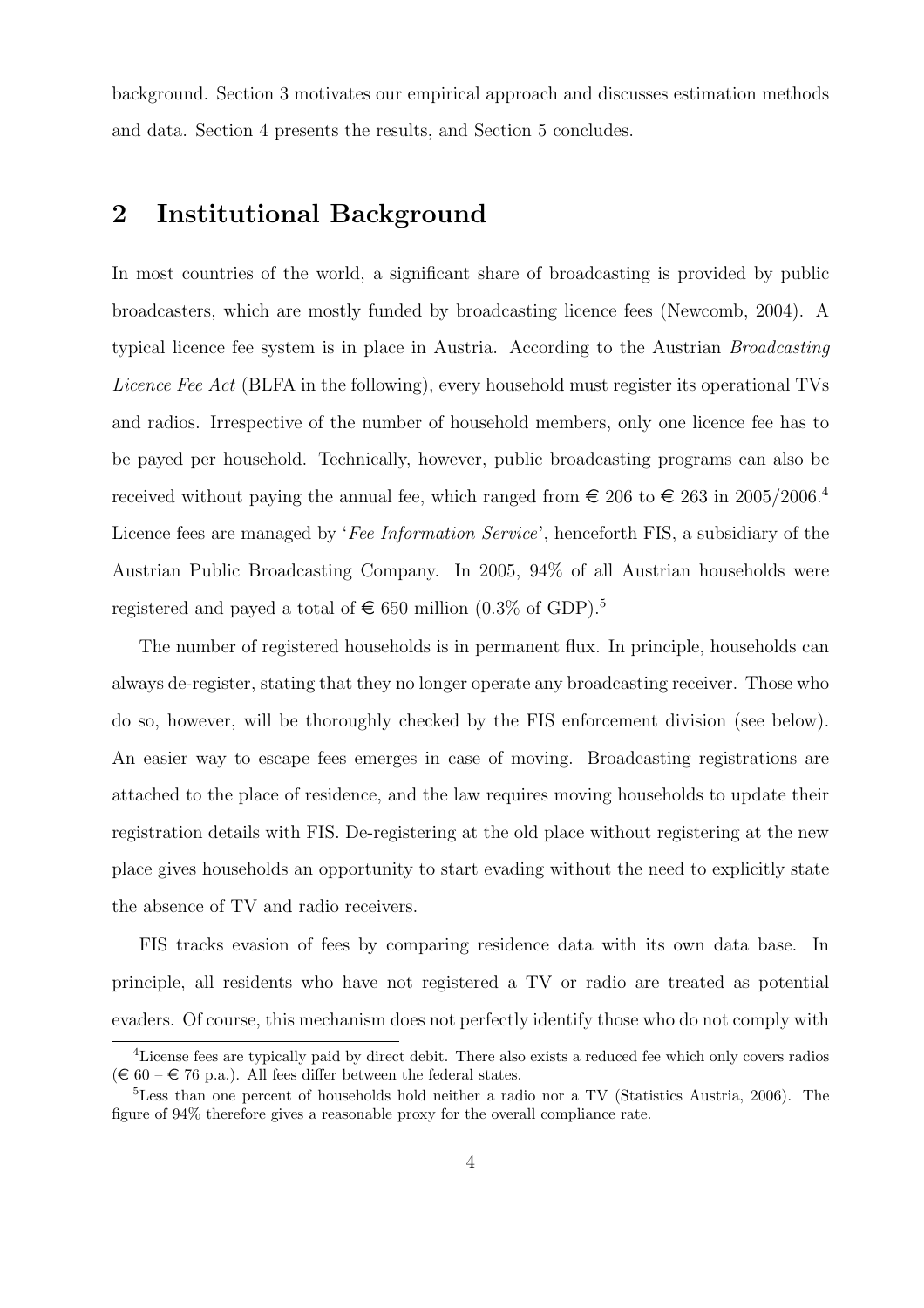the BLFA, but it provides FIS with well-defined targets for specific enforcement measures: potential evaders are first addressed in a mailing, which asks them to clarify their status and register for licence fees.<sup>6</sup> The data of those who do not respond to a mailing are then handed over to FIS' enforcement division. Members of this division, so called "licensing inspectors", enforce the BLFA in the field by personally approaching target households. FIS can impose a fine of up to  $\epsilon$  2,180 on detected evaders. In addition, a detected household eventually has to pay evaded fees for several past months. Note that the maximum level of fines is also communicated in the 100,000 mailings which are sent by FIS every year. The availability of this penalty is reflected in a recent national survey, finding that 55% of Austrian households expect 'severe' or 'very severe' sanctions if they are detected cheating on licence fees.<sup>7</sup>

From November 2005 to March 2006, mailings resulted in 12,327 registrations, while field inspections contributed a total of 28,193 new registrations. However, as shown in Table 1, the bulk of registrations came from unsolicited registrations. Such registrations originate from households who send in a hard-copy registration form which is available at municipal and post offices as well as at branches of banks. Alternatively, one may also register online, using a web form, or by phone. In the five months covered by our data, hard-copy forms accounted for 31,164 unsolicited registrations, while 17,864 households registered online or via phone.

For what follows, it will be useful to highlight several features of FIS' enforcement system. During the period under consideration, 207 inspectors were active, most of them working part-time. As mentioned above, inspectors are non-uniformed and do not use any official, police-like but their private cars. In contrast to police on the streets, the presence of licensing inspectors is therefore not visible to the general public. Each inspector gets assigned a limited number of municipalities (18 on average, with several overlaps). They

 $6$ See Fellner, Sausgruber, and Traxler (2009) for a field experiment testing different strategies in these mailings.

<sup>7</sup>For black labor market participation [skiving off work], the corresponding figure is 60% [38%]. The data from this survey  $(N = 1138)$ , which are further discussed in Traxler and Winter (2009), are available from the authors.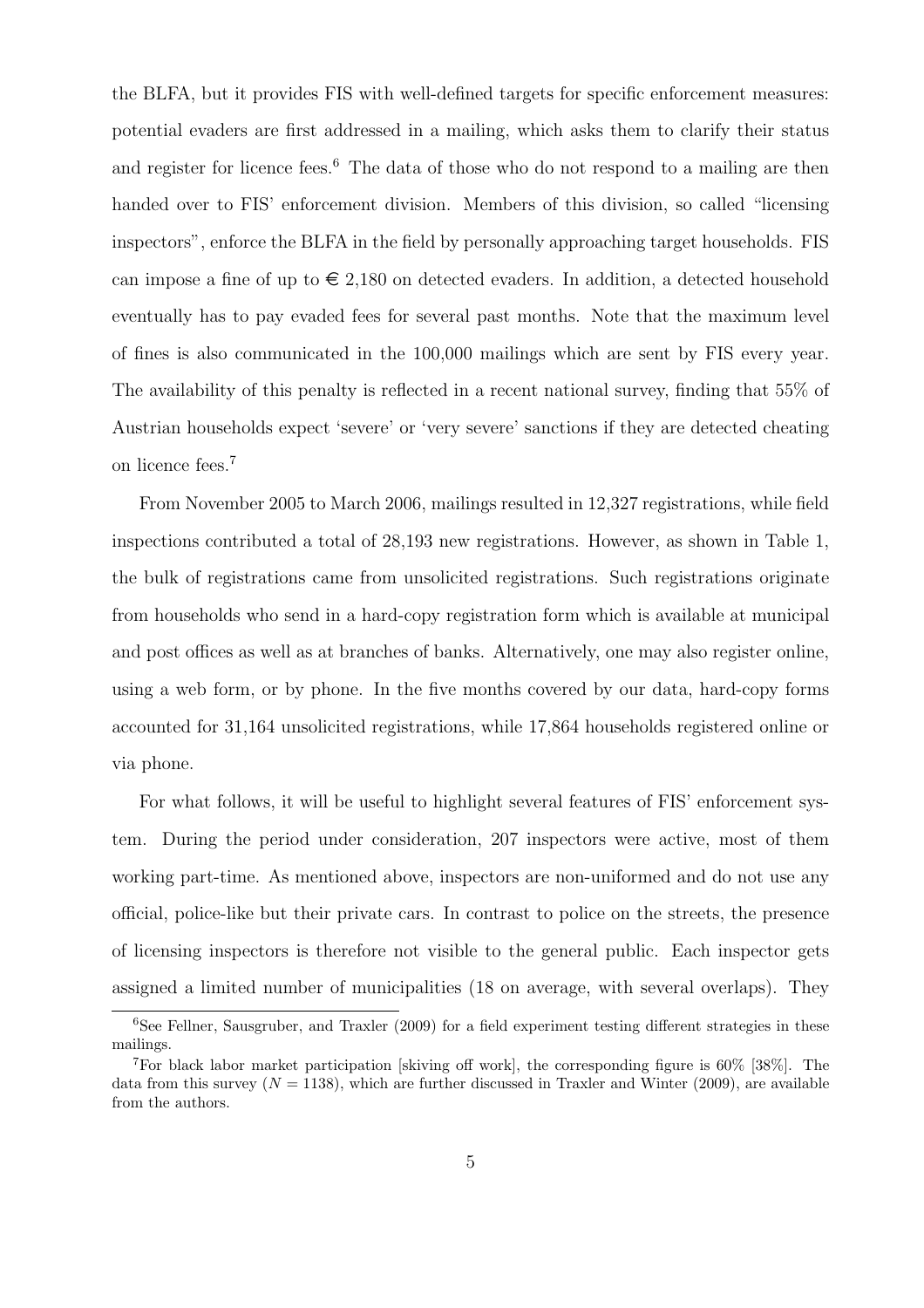Table 1: Number of new registrations by type (Nov 2005 – Mar 2006)

| Type of registration          | Count  | Percentage |
|-------------------------------|--------|------------|
| Response to mailing           | 12,327 | 13.77      |
| Field inspection              | 28,193 | 31.48      |
| Unsolicited registration      | 49,028 | 54.75      |
| $-$ hard-copy                 | 31,164 | 34.80      |
| - online and phone            | 17,864 | 19.95      |
| Total number of registrations | 89,548 | 100.00     |

are payed according to a simple piece-rate contract (without any fixed income component), earning a premium of  $\epsilon \leq 20$  for every new registration they deliver. Equipped with information on target households, inspectors independently choose their effort. In particular, they independently decide when and where to become active. Neither are there any public announcements which municipalities are going to be inspected nor is there any coordination among individual inspectors. FIS solely requires inspectors to cover every municipality within their domain at least once per year. However, as travel expenses are not reimbursed, inspectors seem to have little incentives to regularly cover remote and sparsely populated areas.

Inspectors are credited for two types of registrations. First of all, they get the piece-rate for each registration generated by face-to-face interaction with a target household. When it does not come to personal interaction (e.g. nobody was met at home), inspectors leave an information brochure with a registration form. If the form is returned later, FIS identifies the respective inspector from a code printed on the form and credits the inspector with the registration (8% of all registrations credited with field inspectors emerge in this way).

### 3 Measuring Deterrence

Our analysis focuses on the choice to register for licence fees and the impact of enforcement on this decision. Before turning to the estimation approach and the data, we briefly discuss the relation between registering, self-reporting and enforcement.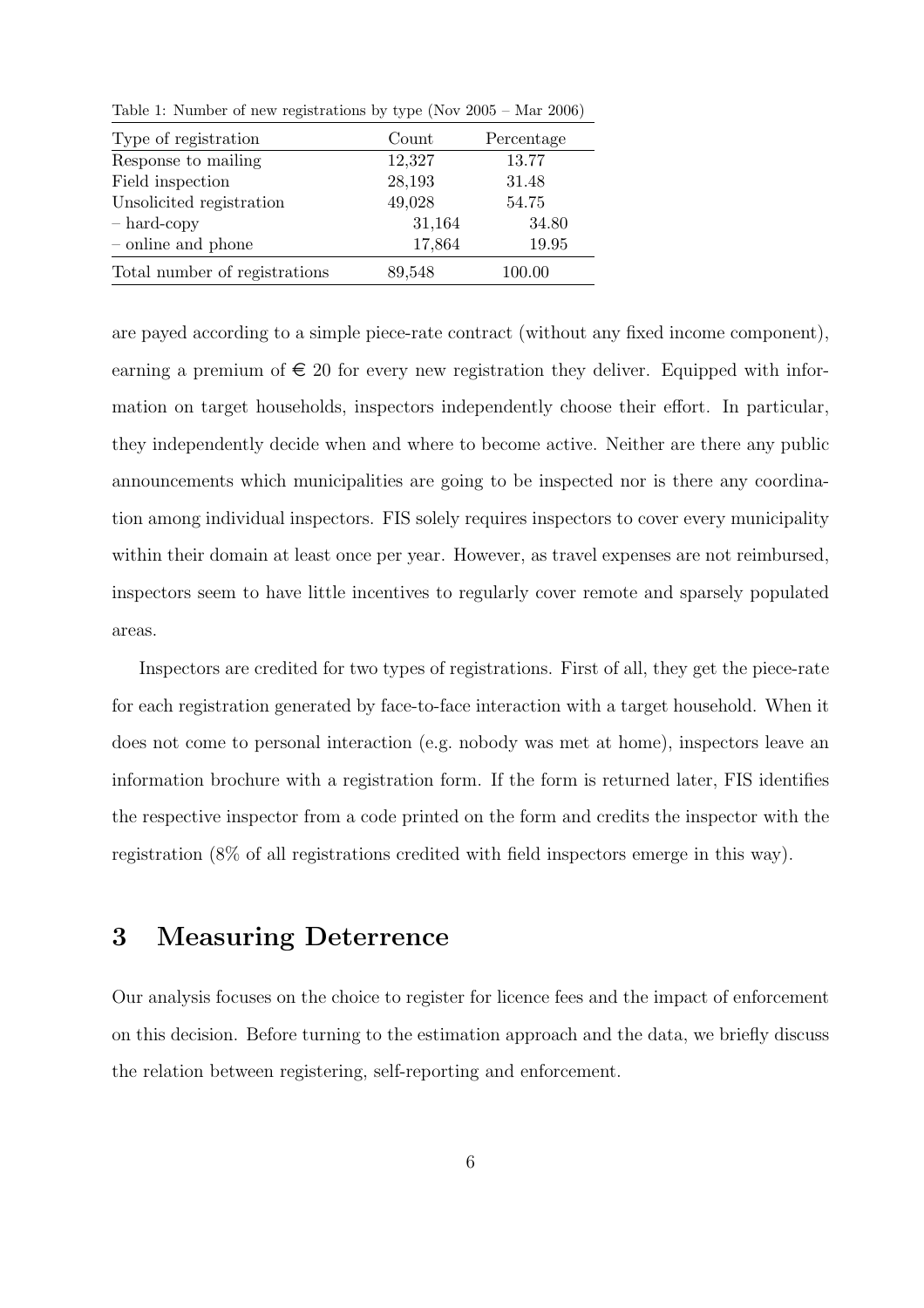### 3.1 Registering, Self-Reporting and Enforcement

Consider the decision of an agent  $j$  to register or not to register his TV in a simple one period setting. If he does register, he has to pay licence fees and his utility is  $U_j^r$ . If he does not register, he may get detected by a licensing inspector resulting in a utility level of  $U_j^d$ . In case he remains undetected, he does not pay fees and his utility is  $U_j^u$ , with  $U_j^u > U_j^d$ . The agent will prefer to register whenever

$$
U_j^r \ge p_j U_j^d + (1 - p_j) U_j^u,\tag{1}
$$

where  $p_j$  denotes the perceived risk of detection.<sup>8</sup>

Our analysis focuses on potential evaders, for which  $U_j^u > U_j^r > U_j^d$ . For these agents, evading fees is potentially attractive. For a sufficiently high detection risk  $p_j$ , however, condition  $(1)$  will be met and the potential evader is deterred: he would register.<sup>9</sup> Such a registration can be interpreted as an implicit form of self-reporting: whenever these agents register, they do so because they "fear more severe treatment if they do not" (Kaplow and Shavell, 1994, p. 583). In our case, they avoid fines, supplementary payments of fees and the embarrassing interaction with a field inspector.

Let us now turn to the link between self-reporting behavior and the enforcement activity of licensing inspectors. We consider the formation of agents' risk perceptions,  $p_j$ , as the process through which enforcement can affect registrations.<sup>10</sup> Generally, one might think of individuals updating their beliefs about the detection risk based on their own experience

<sup>&</sup>lt;sup>8</sup>The case of heterogenous risk perceptions is supported by many studies which report substantial variation in the perceived risk of detection. E.g., see Lochner (2007), Montmarquette et al. (1985), and Richards and Tittle (1982).

<sup>9</sup>FIS runs intensive campaigns to support registration. For instance, during the time considered in this study, FIS placed about three spots per day in countrywide broadcasted TV and radio channels. We therefore do not consider unintentional evasion as a problem of any practical importance. One could nevertheless consider a different type of agents with  $U_j^r \ge U_j^u > U_j^d$ , reflecting a preference for registering – irrespective of the risk perception. For these agents, non-compliance can never yield a utility gain, even if it remains undetected. As a consequence, changes in risk perceptions will not trigger any behavioral response.

<sup>&</sup>lt;sup>10</sup>One could equivalently study the formation of the agents' perceptions of sanctions, reflected in  $U_j^d$ . As our data cover information on detections but not on fines, we follow Sah (1991), focussing on the perceived detection risk.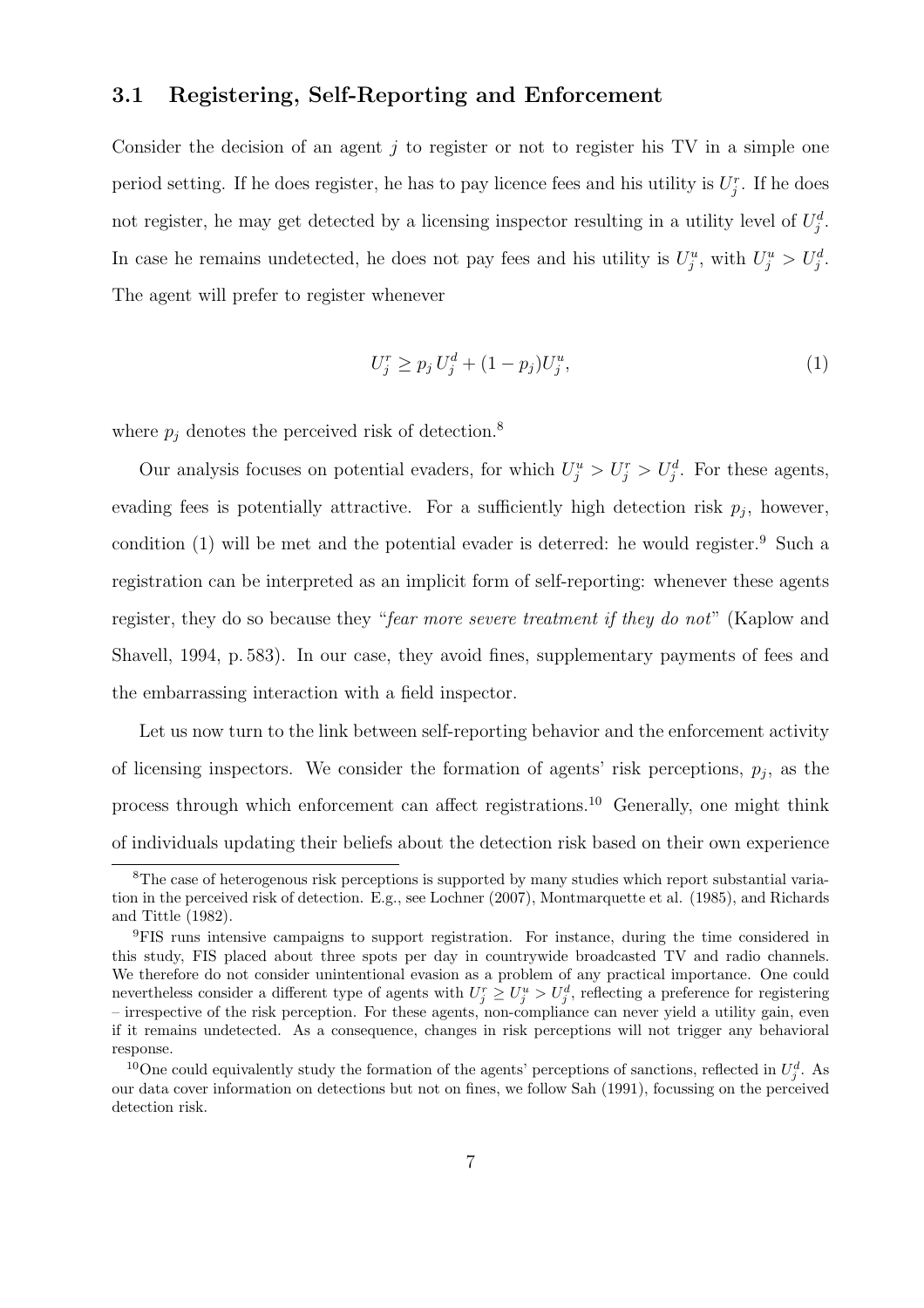(establishing a direct deterrent effect of enforcement) as well as on information obtained from others (giving rise to an indirect deterrent effect). A formal analysis of the indirect channel is provided by Sah (1991). In his model, agents update their beliefs on the detection risk, making use of information obtained from sampling in their vicinity. An increase in the number of detections within this sample would ceteris paribus result in an increased risk perception. In turn, the propensity to commit a crime decreases.

Hence, learning about detections establishes a positive link between the actual and the perceived detection risk. Given that such a link exists we expect a rise in the number of detections within a municipality to trigger an increase in local self-reporting: the more households are detected by licensing inspectors, the more likely an evader will be confronted with a higher number of detections among his neighbors, friends and acquaintances. As a consequence, the perceived risk of detection rises, and so does the evader's inclination to register. Due to this link between detections and individual perceptions, enforcement has the potential to exert an indirect deterrent effect on individuals who have not been subject to enforcement. It is this spillover that we are going to study in the following.

### 3.2 Empirical Approach

The primary aim of our empirical analysis is to identify the causal effect of enforcement on self-reporting. More precisely, we want to assess to which extent licence fee evaders register their broadcasting receivers in response to an increased number of detections within their municipality.

We employ monthly data on enforcement and unsolicited registrations at the municipality level. Our two key variables are the effective enforcement rate  $(Enforcement_{it})$  and the registration rate ( $Region_{it}$ ). The former measures monthly detections within a municipality – the number of registrations credited with field inspectors – per  $1,000$  households, whereas the registration rate is the corresponding rate of unsolicited registrations.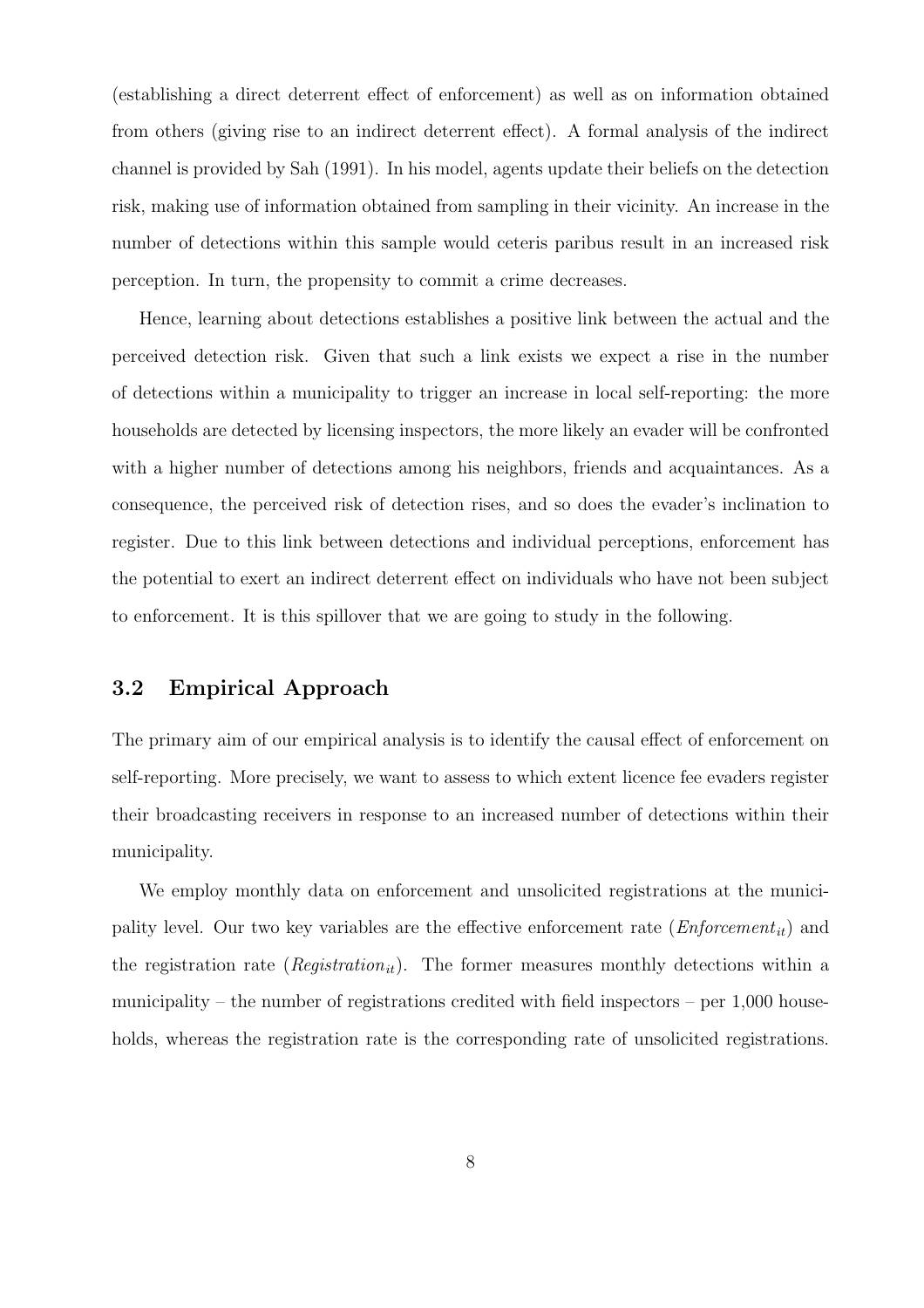The latter rate is taken to be determined by

$$
Region_{it} = \alpha + \beta Enforcement_{it} + \gamma Mobility_{it} + \theta_i + \eta_t + \epsilon_{it},
$$
\n(2)

where the subscripts i and t denote municipalities and months, respectively. Mobility<sub>it</sub> captures individuals moving into or within the municipality relative to the total number of households,<sup>11</sup>  $\alpha$  is a constant,  $\theta_i$  and  $\eta_t$  account for unobserved municipality and periodspecific effects, respectively, and  $\epsilon_{it}$  is a residual. The parameter of interest,  $\beta$ , measures the impact of enforcement on registrations.

Conceptually, our approach differs from other work on law enforcement as we study the link between enforcement and 'quit decisions' of those who violate the law (the decisions of households who currently evade licence fees and stop doing so) rather than the link with crime. By focusing on quit decisions, we avoid typical problems with the measurement of crime as well as the possibility of crime displacement: if a local increase in enforcement has a positive effect on quit rates, this clearly captures deterrence and cannot be due to the relocation of unlawful activity to other places.

As in many related contributions, the estimation of the model parameters is complicated by the likely endogeneity of the enforcement rate. The problem is akin to the simultaneity problem in studies addressing the impact of police on crime (Corman and Mocan, 2000; Di Tella and Schargrodsky, 2004; Levitt, 1997, 2002). The endogeneity derives from the fact that the level of enforcement is not randomly assigned to communities; it rather depends on the level of compliance. If field inspectors are more likely to be present in communities with lower compliance levels (i.e. lower rates of unsolicited registration), we would expect the covariance between  $Enforcement_{it}$  and the residual  $\epsilon_{it}$  to be negative. As a consequence, the OLS estimate of  $\beta$  would be biased downwards. Hence, similar as with estimations of the deterrent impact of police on crime, we need to account for the simultaneity between

 $11$ The reason for including mobility is that moving will generate registrations whenever households deregister at the old and re-register for licence fees at the new place. Recall, however, that FIS asks households to just update their address in case of moving instead of de- and re-registering. If most households comply to this procedure, the effect of mobility on the registration rate should be modest.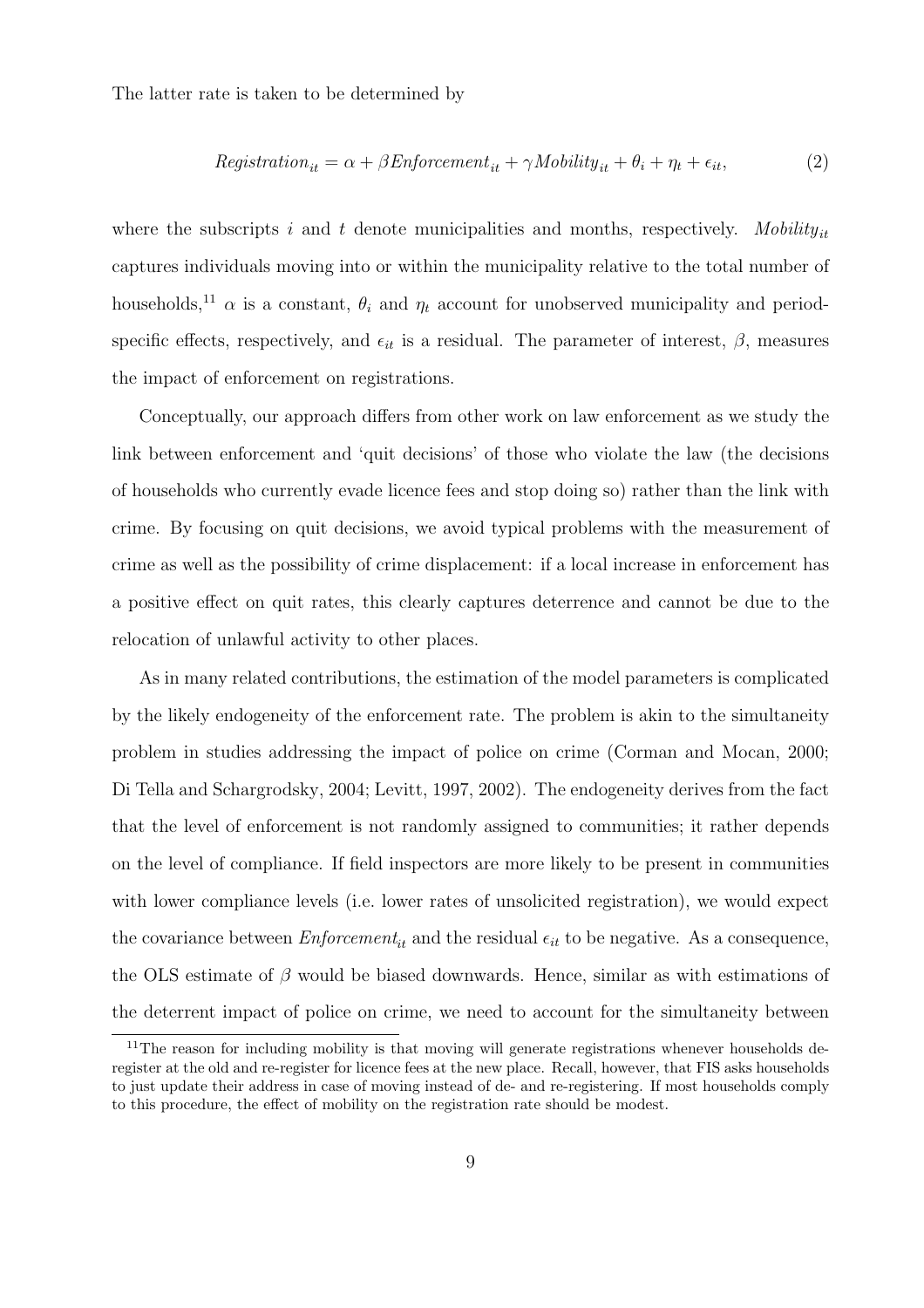enforcement and compliance to obtain consistent parameter estimates.

To cope with the endogeneity of the enforcement rate, we make use of instrumental variables (IVs). Our selection of IVs builds upon the incentives faced by the field inspectors. Recall that inspectors independently decide on their effort level (hours worked per month, the number of target households approached, etc.) as well as on which municipalities within their domain to inspect in a given month. Remember further that licensing inspectors are payed a constant piece rate for each registration they enforce, irrespective of the time and effort spent on driving to target households. Given these incentives, we presume the inspectors' overall effort as well as their choice of target households to be sensitive to the costs of going to different areas.

In search of instrumental variables, we draw on descriptors of local weather and driving conditions. These instruments appear promising for two reasons. Firstly, our data cover the winter 2005/06, a long enduring winter with extraordinary heavy snowfalls. In the south-eastern regions of Austria, for instance, the snowfall during November 2005 alone amounted to more than 70% of the total snowfall in an average winter season. In December, weather stations in the north and east registered record breaking snow levels – the average amount of fresh snow measured at 241 stations located over all Austria was 73 centimeters (with a median of 59 and a maximum of 235 centimeters). In January (February) 2006, the average depth of snow was 50% (37%) above the long-term average. In March, the corresponding number was 120%. These extraordinary weather conditions are also reflected in the statistics on car accidents: the number of accidents which occurred on snow covered streets was 90% above the level recorded for the mild winter of 2007.

Secondly, due to its location in the Eastern Alps, Austria is a very mountainous country with substantial variation in altitude: while the lowermost parts of Austria are around 100 meters above sea level, only 32% of the municipalities are located below 500 meters. 25% of all municipalities are located at altitudes higher than 675 meters, and 10% at altitudes above 900 meters. In the lowermost parts of Austria, reasonable driving conditions are typically restored rather quickly, even after heavy snowfalls. In the more mountainous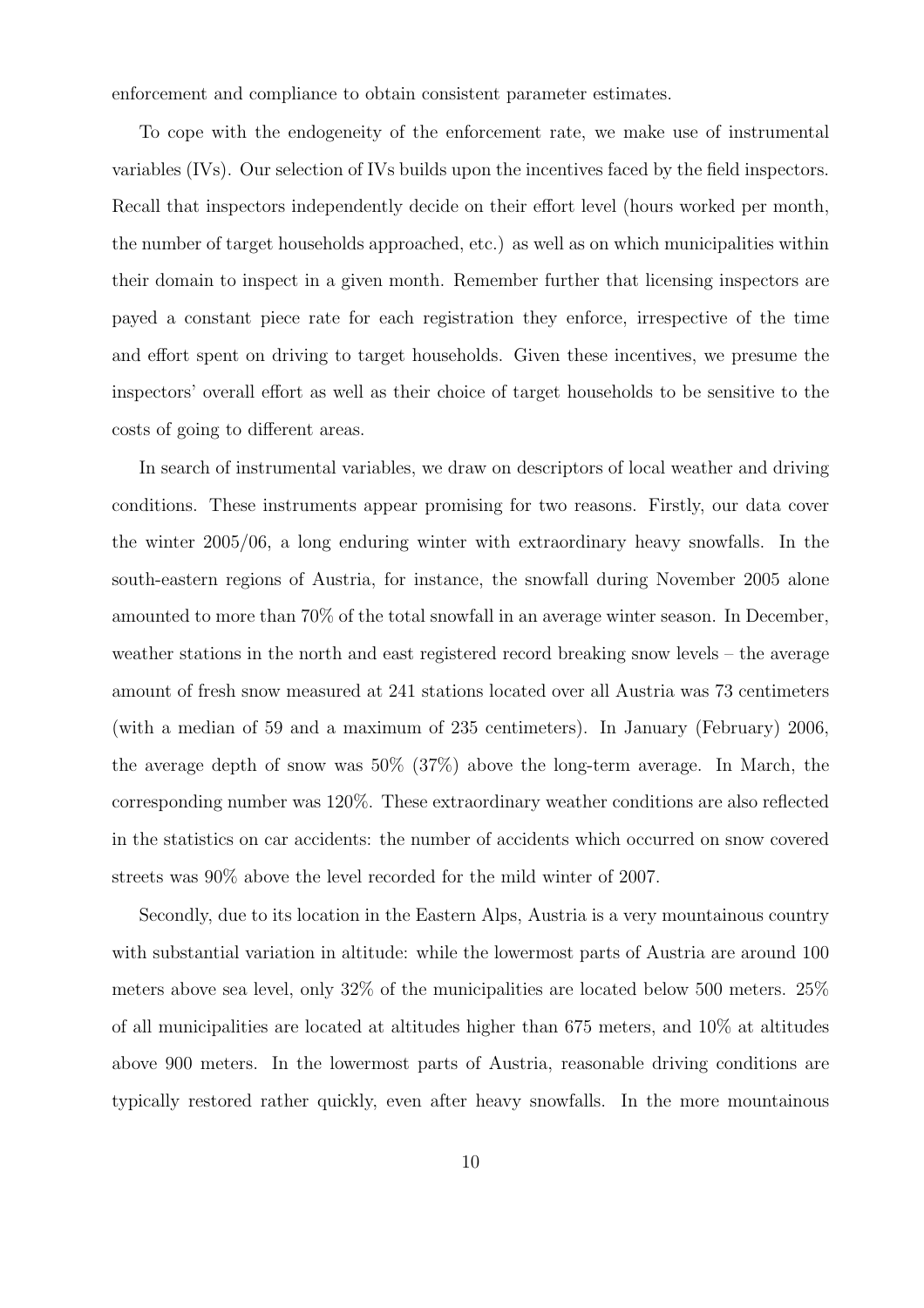areas, however, conditions often remain critical for many days, in particular during periods of persistent snowfall. Driving to more remote, alpine municipalities then requires special equipment like snow chains.

Based on these considerations, we selected three variables as instruments for the enforcement rate: the amount of fresh snow (Snowfall), the interaction with the average altitude of a municipality  $(Snowfall \times Altitude)$ , and – as an additional measure capturing variation in driving conditions – the frequency of car accidents within the different municipalities (Accidents). While the main effect of altitude is captured by the municipality fixed effects, the interaction of snowfall with the local altitude allows a given level of snowfall to have a different, presumably stronger, impact in more mountainous areas. The first-stage regression then reads

$$
Enforcement_{it} = \vartheta + \lambda_1 \, Snowfall_{it} + \lambda_2 \, (Snowfall \times Altitude)_{it} + \lambda_3 \, Accidents_{it} \quad (3)
$$

$$
+ \mu M obility_{it} + \psi_i + \chi_t + \omega_{it},
$$

where  $\psi_i$  and  $\chi_t$  denote municipality and period effects, respectively, and  $\omega_{it}$  is the first-stage residual.

### 3.3 Data

Our data set is based upon a record of all licence fee registrations by individual households between November 2005 and March 2006. FIS provided us with comprehensive micro data comprising a total of roughly 90,000 observations. For each individual registration, we observe detailed information on the households' place of residence (complete street address and ZIP code) as well as the type of registration as listed in Table 1. For unsolicited registrations, we know the date of the registration. For enforced registrations, we have information on the month in which the household was detected.

In a first step, we geocoded the micro data by matching geographic coordinates to each individual registration. We then assigned each observation to one of the 2,380 Austrian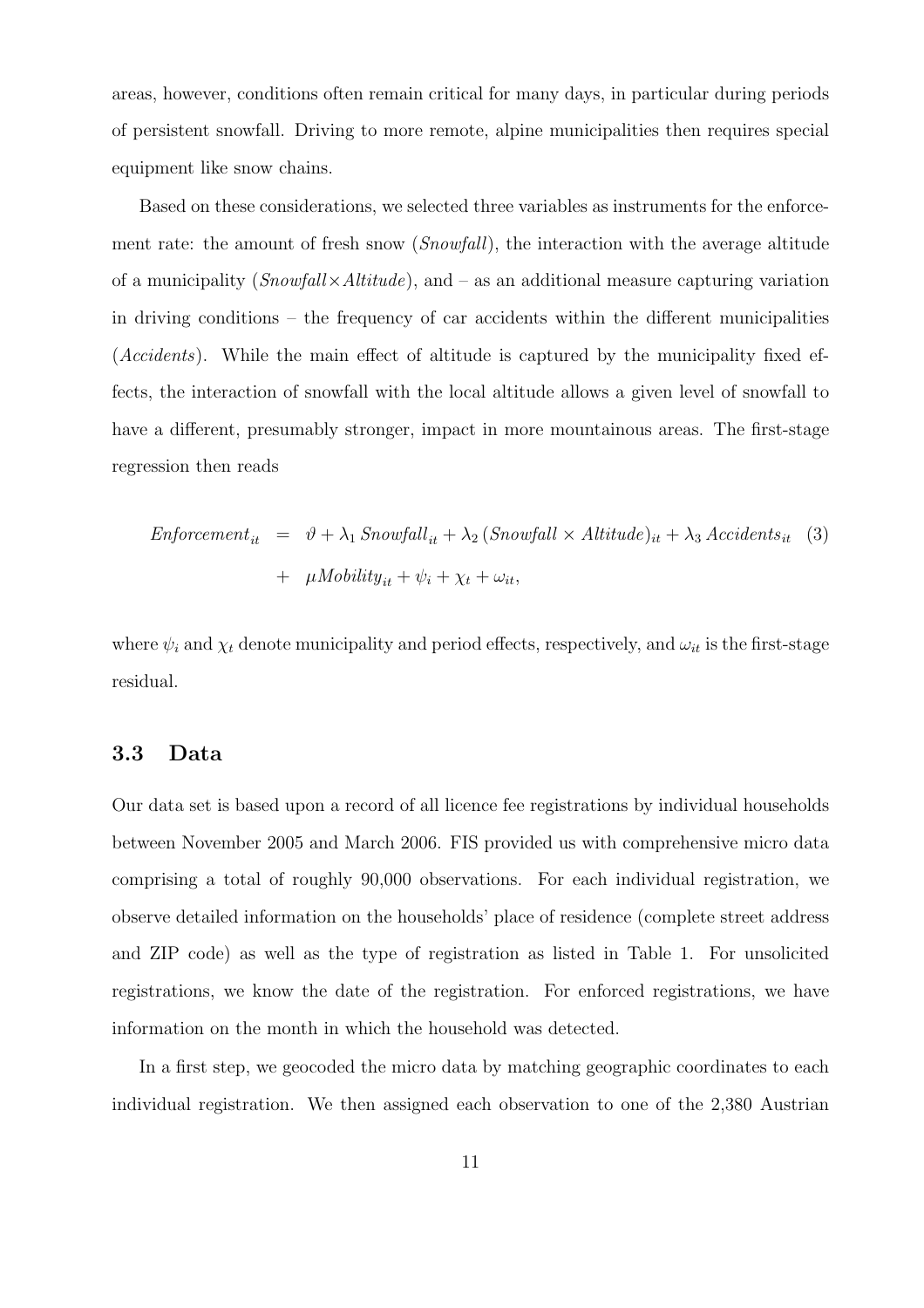municipalities (larger cities are split into zip code areas) and aggregated the micro data to municipality-month cells, using the five month period starting with November 2005. Effectively, this procedure provided us with a municipality-by-month panel data set with enforcement rates as well as registration rates for the different registration types. All these rates give the number of incidents relative to the number of households within a municipality.

Our main results are based on a sample which essentially cuts the lower tail of the municipality distribution in terms of population size. Firstly, we exclude municipalities with less than 500 households. The main reason for doing so is that these municipalities rarely see any enforcement. As a consequence, our key explanatory variable does not show significant variation in very small municipalities: almost 80% of the dropped municipalities do not contain a single enforced registration over all five months. Secondly, we exclude municipalities where we could not assign sufficiently precise geographic coordinates to the individual observations. This restriction assures a high accuracy in the assignment of registrations and incidents of enforcement to municipalities as well as in various measures of physical distance between incidents which are introduced below. Thirdly, we eliminate municipalities without any location (bank, postal office, etc.) offering FIS' hard-copy registration forms. This removes municipalities where the lack of hard-copy registration forms could potentially induce correlation between the registration rate and our weather-related instruments, which would question the validity of the exclusion restrictions (see discussion below). Effectively, the three restrictions leave us with 1,275 municipalities observed over five months.<sup>12</sup>

Summary statistics on our key variables and several municipality characteristics are listed in Table 2. On average, we observe  $1.13$  enforced registrations per  $1,000$  households.<sup>13</sup>

<sup>12</sup>Our parameter estimates are robust to relaxing these sample restrictions. In particular, the estimated effect of enforcement is virtually the same if we include all municipalities. However, using the full sample weakens the IVs in the first-stage regression. A similar finding is reported by Levitt (1997, p. 283–4).

<sup>&</sup>lt;sup>13</sup>The maximum of the enforcement rate comes from a municipality with 740 households where 13% of them were detected evading. In the same month, the rate of unsolicited registrations jumped to 1.5% – 10 times the municipality's mean registration rate in the four remaining months.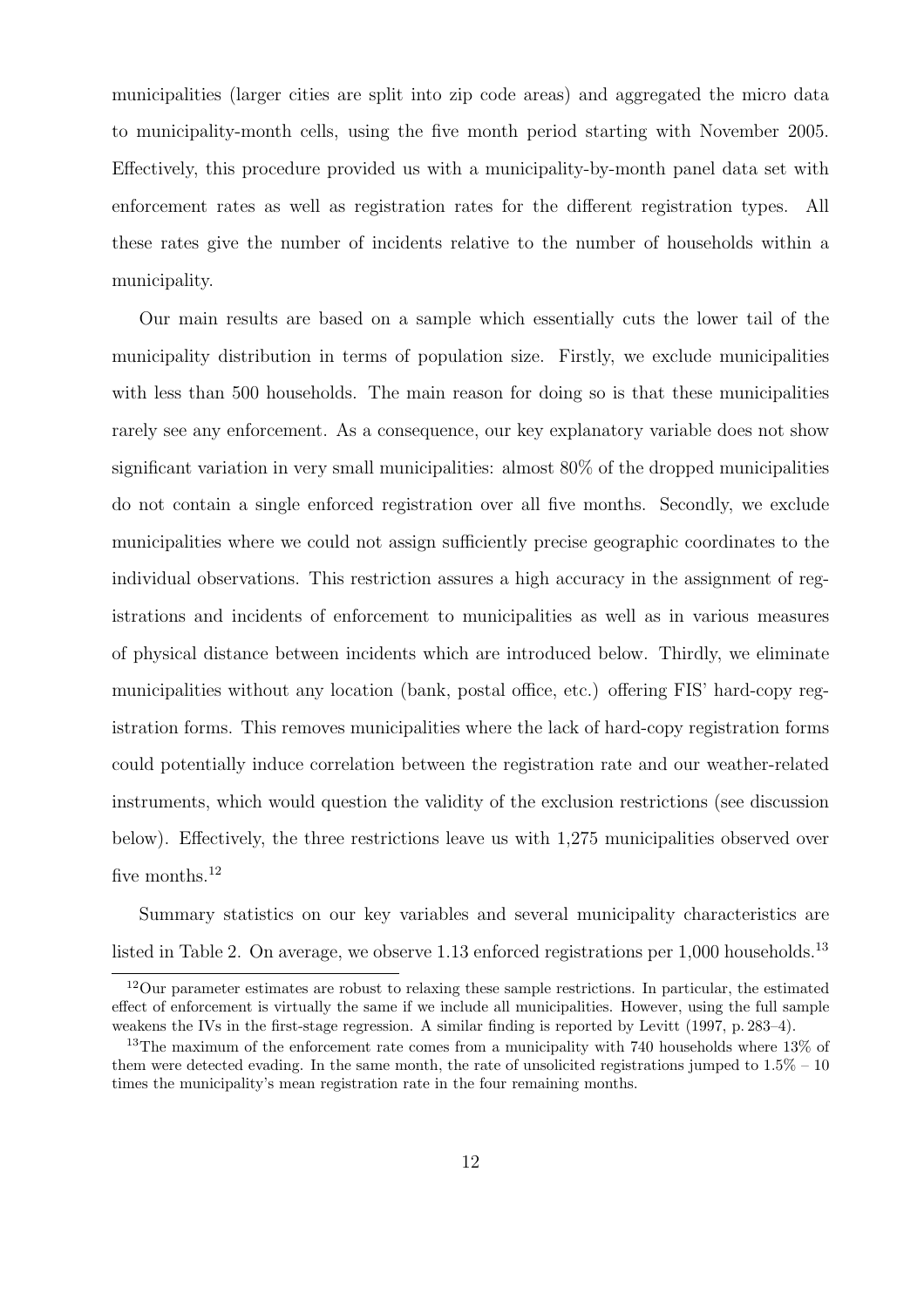| Variable                                     | Mean | Std. Dev. | Min            | Max    |
|----------------------------------------------|------|-----------|----------------|--------|
| Enforcement rate                             | 1.13 | 5.10      | $\theta$       | 130    |
| Registration rate, unrestricted              | 2.60 | 2.43      | 0              | 46.4   |
| Registration rate, restriction A             | 1.80 | 2.13      | 0              | 46.4   |
| Registration rate, restriction A $\&$ B      | 1.75 | 2.05      | 0              | 46.4   |
| Registration rate, restriction A & $C_{50}$  | 1.70 | 2.01      | 0              | 46.4   |
| Registration rate, restriction A & $C_{75}$  | 1.68 | 2.00      | 0              | 46.4   |
| Registration rate, restriction A & $C_{100}$ | 1.67 | 1.99      | $\overline{0}$ | 46.4   |
| Registration rate, restriction A & $C_{125}$ | 1.65 | 1.98      | $\overline{0}$ | 46.4   |
| Registration rate, restriction A & $C_{150}$ | 1.64 | 1.97      | $\theta$       | 46.4   |
| Snowfall                                     | 0.42 | 0.34      | 0.01           | 2.60   |
| Accident rate                                | 0.34 | 0.64      | $\overline{0}$ | 9.46   |
| Mobility rate                                | 15.5 | 13.4      | $\overline{0}$ | 548    |
| Altitude                                     | 456  | 222       | 117            | 1444   |
| Number of households                         | 2359 | 7278      | 500            | 115245 |
| Population density                           | 360  | 1622      | 5.15           | 25629  |
| Municipality size                            | 39.5 | 38.0      | 1.09           | 285    |

Number of observations: 6375 ( $N = 1275$ ,  $T = 5$ ). All rates defined as total number of monthly incidents per 1000 households. Snowfall and Altitude are measured in meters, Municipality size in square kilometers, Population density in inhabitants per square kilometer. Restrictions on the registration rate: Restriction A excludes unsolicited registrations which were made online or by phone. Restriction B excludes unsolicited registrations which from households living in multi-unit dwellings, where in the same month a registration was enforced by a field inspector. Restriction  $C_f$  excludes unsolicited registrations from household living within  $\ell$  meters to a place, where in the same month a registration was enforced by a field inspector.

Data sources: FIS (enforcement and registrations); Institute for Meteorology and Geodynamics, Vienna (snowfall); National Council on Traffic Safety (accidents); Austrian Bureau of Statistics (mobility, altitude, number of households, municipality size, population density).

With a mean registration rate of 2.6, unsolicited registrations are more frequent. For a number of refinements to be discussed below we will impose restrictions on this rate. First, we compute a registration rate which excludes all online and phone-call registrations (Restriction  $A$ ). This restricted rate, which is only based on unsolicited registrations from hard-copy forms, has a mean value of 1.8. Next, we impose additional restrictions based on the geographical proximity of households with unsolicited registrations to evaders who got detected by an inspector: Restriction B eliminates unsolicited registrations which come from multi-unit dwellings (apartment houses, blocks, etc.), where in the same month a registration was enforced by a field inspector. Finally, we compute the minimum distance of each unsolicited registration to the next enforced registration in the same month. Based on this distance measure, we impose *Restriction*  $C_{\ell}$ , which omits unsolicited registrations from households living within  $\ell$  meters to the next enforcement incidence. Drawing larger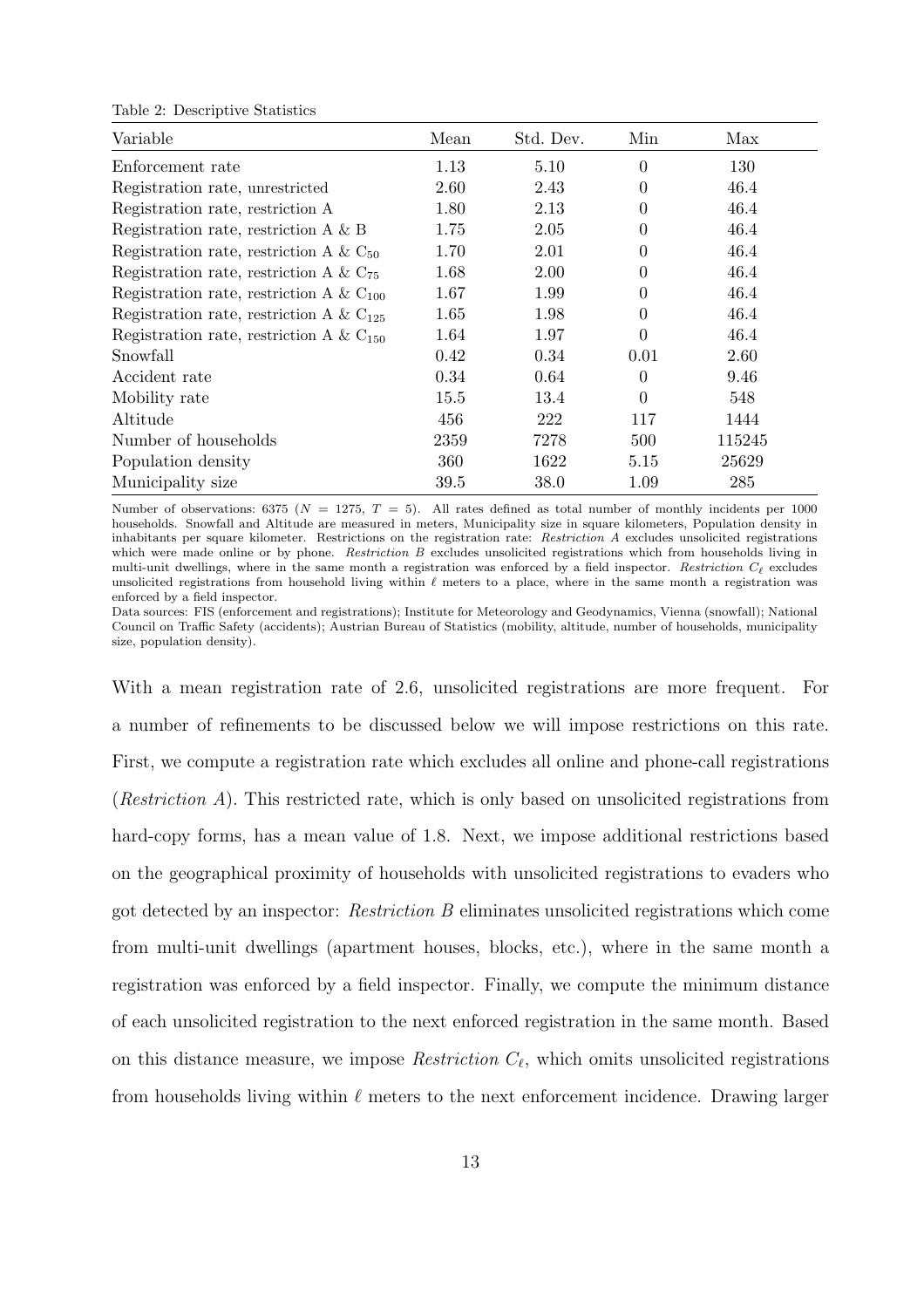circles around cases of enforced registrations gradually reduces the restricted registration rate from 1.70 (for  $\ell = 50$ ) to 1.64 ( $\ell = 150$ ).

Turning to our instruments, we use data from two additional sources. From the Institute for Meteorology and Geodynamics in Vienna we obtained the monthly records of 241 weather stations located over all Austria. To each municipality we assigned the records from the closest weather station (in terms of the great-circle distance between each station and the centroid of the respective municipality). For the snowfall variable, we use the accumulated amount of fresh snow for each month. Together with the municipalities' altitude above sea level, this provides us with our first two instruments, Snowfall and Snow $fall \times Altitude$ . The National Council on Traffic Safety provided us with data on monthly accidents at the municipality level. We use the number of daytime accidents as a descriptor of driving conditions.<sup>14</sup> The corresponding accident rate (relative to  $1,000$  households) forms our third instrument.

The measure for mobility is based on data provided by the Austrian Bureau of Statistics. We computed the mobility rate as the number of individuals who moved into or within a municipality relative to the number of households.<sup>15</sup> Finally, note that our sample covers municipalities from an altitude of 117 to more than 1400 meters, with an average number of 2359 households (median: 905), an average size of about 40 square kilometers and a mean population density of 360 inhabitants per square kilometer (median: 96).

### 4 Results

This section describes our empirical findings. We show that enforcement has a sizable impact on unsolicited registrations, and we demonstrate that the effect is not driven by personal observation or experience. Hence, our analysis suggests that the indirect deterrence

<sup>&</sup>lt;sup>14</sup>Driving under the influence is the main cause for nighttime accidents. We focus on daytime accidents to avoid variation in the instrument that is driven by this type of accidents.

<sup>&</sup>lt;sup>15</sup>The mobility rate attains unusual high values in some small communities in Austria's main tourist areas, where seasonal workers are officially registered as new residents. Excluding these or any other outliers does not change our results.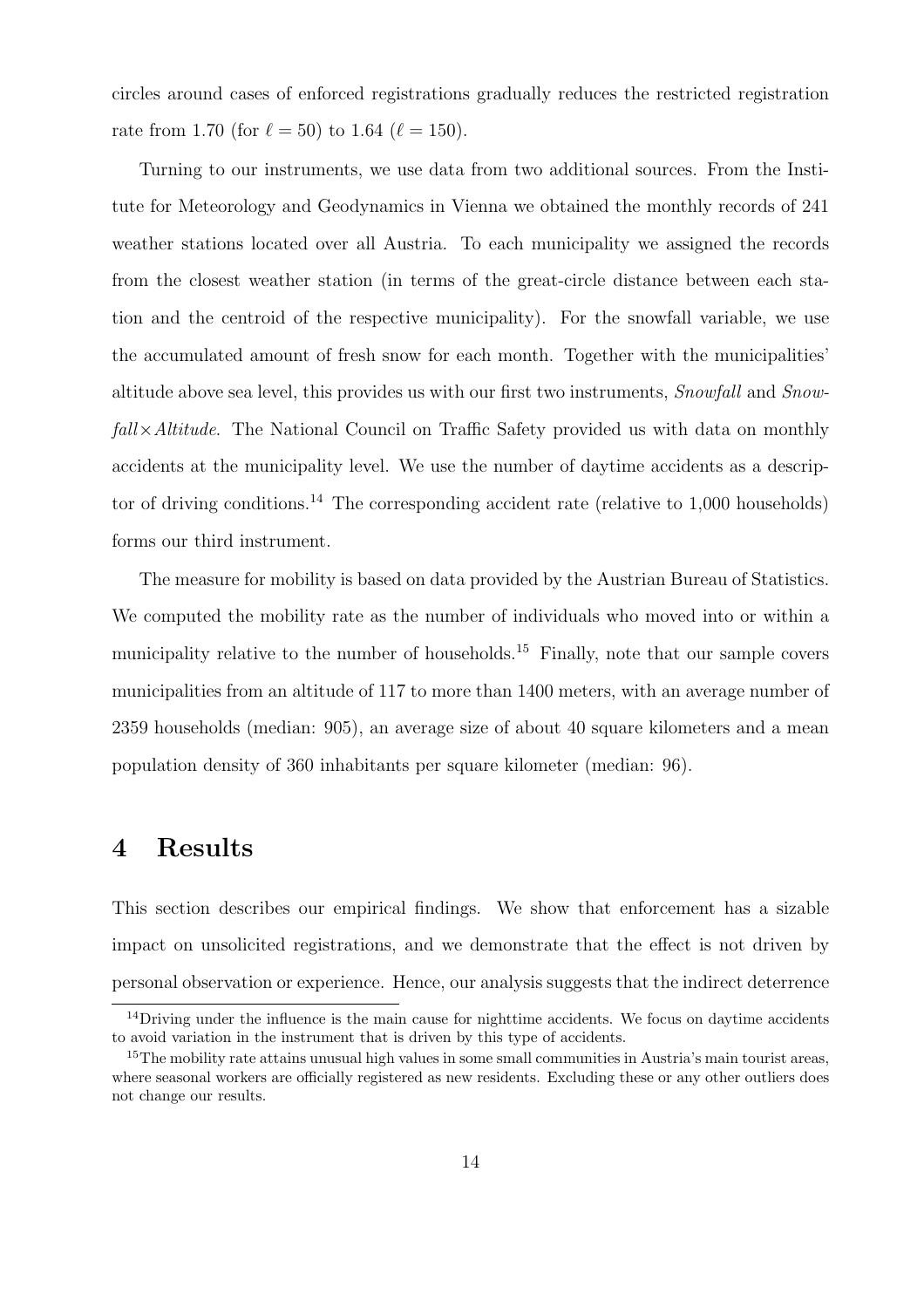Table 3: First-stage regression

| Dependent variable: Enforcement rate |             |
|--------------------------------------|-------------|
| Snowfall                             | $3.761***$  |
|                                      | (1.044)     |
| $Showfall \times Altitude$           | $-0.711***$ |
|                                      | (0.213)     |
| Accidents                            | $-0.135$    |
|                                      | (0.089)     |
| Sample size $(N \times T)$           | 6375        |
| <i>F</i> -statistic for excluded IVs | 9.60        |

Standard errors (robust to heteroscedasticity and clustering on municipalities) in parentheses. F-statistic valid for i.i.d. errors. Additional regressors: Mobility rate and a full series of period as well as municipality effects. Snowfall is measured in meters and altitude in 100 meters. Significance level: \*\*\*  $1\%$ .

effect of enforcement is based on word of mouth. Finally, we provide evidence that the spillover is limited to the close vicinity of detected households. This points to the role of neighborhood communication in the dispersion of information on the actual enforcement level.

#### First-Stage Regression

Before turning to the main results, let us briefly discuss the performance of the IVs in the first-stage regression. Table 3 reports the fixed-effects regression of the enforcement rate on the instruments, i.e. snowfall, snowfall interacted with altitude, and the accident rate, as well as the mobility rate and a full series of period effects. We find that the snowfall-related instruments are strongly partially correlated with the enforcement rate. Interestingly, the coefficient of snowfall is positive whereas the one for the interaction is negative. The firststage coefficients imply that snowfall raises the enforcement rate in municipalities with an altitude below 530 meters, but lowers enforcement in municipalities located higher. The accident rate as a direct measure of driving conditions shows the expected negative sign and is almost significant at the 10% level: for given weather conditions, inspectors are less active in municipalities where the accident rate is high.

Taken together, the results of the first-stage regression indicate that the behavior of the licensing inspectors is significantly affected by local weather and driving conditions. More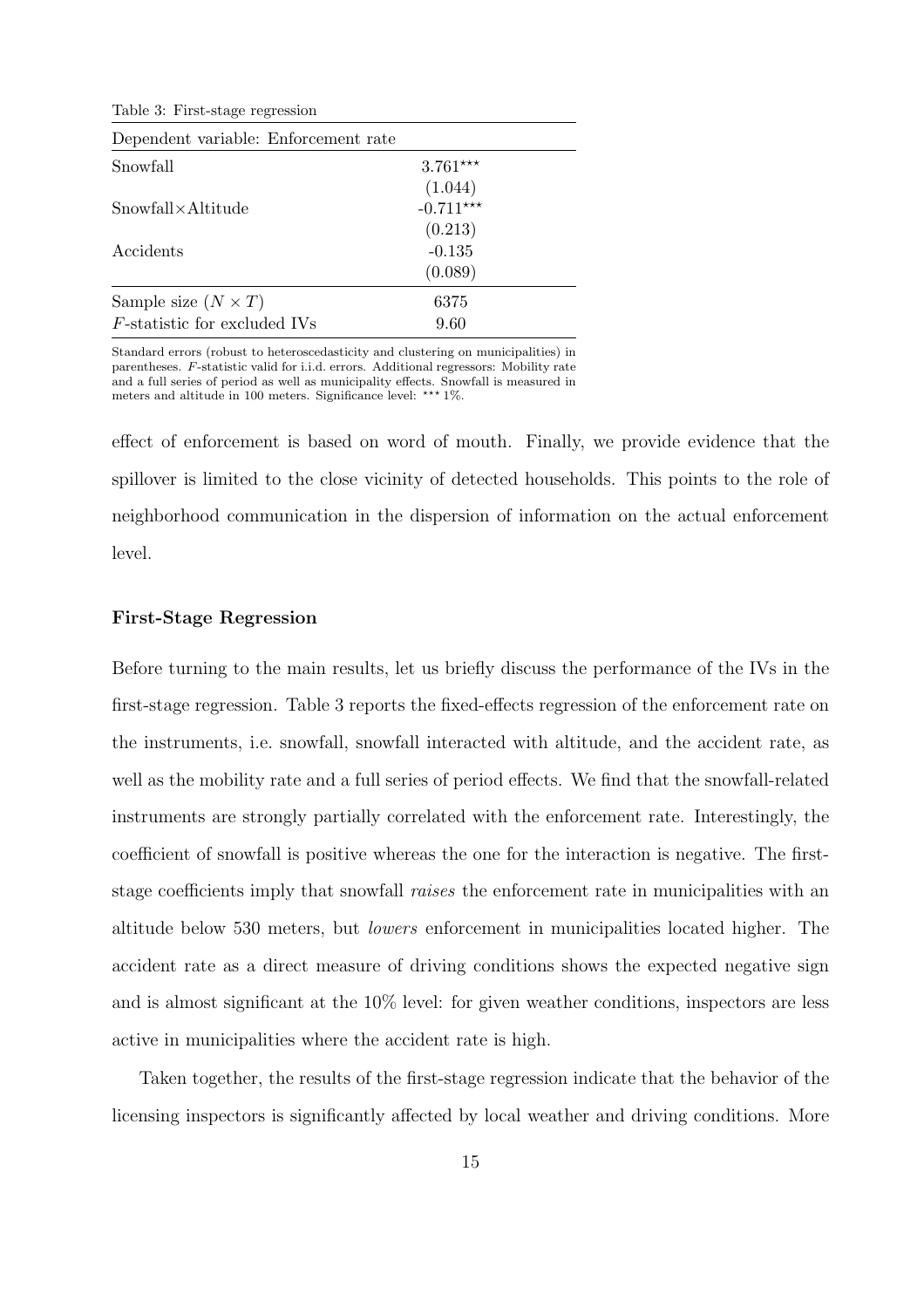precisely, the coefficients of the first-stage regression suggest that the activity of inspectors is driven by a sort of substitution effect: they seem to avoid driving to more mountainous areas in periods of heavy snowfall. Instead of reducing their overall effort, however, they just shift their focus and enforce more registrations in more easily accessible municipalities.<sup>16</sup>

Note also that the F-statistic of 9.6 indicates that our IVs have substantial predictive power in the first-stage regression, making us confident that we have identified instrumental variables which are sufficiently strongly correlated with the enforcement rate to solve our identification problem.<sup>17</sup>

With respect to the validity of the instruments, one might be concerned about a direct impact of local weather conditions on households' registration behavior. Note, however, that we excluded municipalities without locations offering FIS' hard-copy forms from our analysis, since an impact of weather conditions on registrations (if it is present) appears most likely to occur in such municipalities. Note further that online and phone – in contrast to hard-copy registrations – registrations should (if anything) be positively affected by harsh weather conditions. One might therefore conjecture that our IVs have a negative impact on the share of hard-copy to all unsolicited registrations. To test this conjecture, we regressed the share of hard-copy registrations on our instruments. The results (presented in the Appendix) indicate that all our IVs are far from being statistically significant predictors of the ratio of hard-copy registrations. Further evidence on the validity of the exclusion restrictions (also reported in the Appendix) is based on the fact that a substantial share of all municipalities do not see any enforcement. In this sample, enforcement cannot have any explanatory power, and we can run a reduced form regression that tests for a direct impact of the IVs on registration behavior. Again, our IVs pass the test without any difficulty, making us confident that we have identified a set of valid instruments.

<sup>&</sup>lt;sup>16</sup>This finding seems to be in line with the notion of income targeting (compare the discussion in Camerer et al., 1997, and Farber, 2008).

<sup>&</sup>lt;sup>17</sup>Using a Stock-Yogo test on weak instruments (Stock and Yogo, 2005), we can reject the null of the 2SLS bias exceeding 10% of the OLS bias. We also replicated all our estimations using limited-information maximum likelihood (LIML) and its modification by Fuller (1977) (compare Andrews and Stock, 2005, Hahn et al., 2004). All these alternative estimators provided point estimators as well as standard errors which are almost identical to those reported below.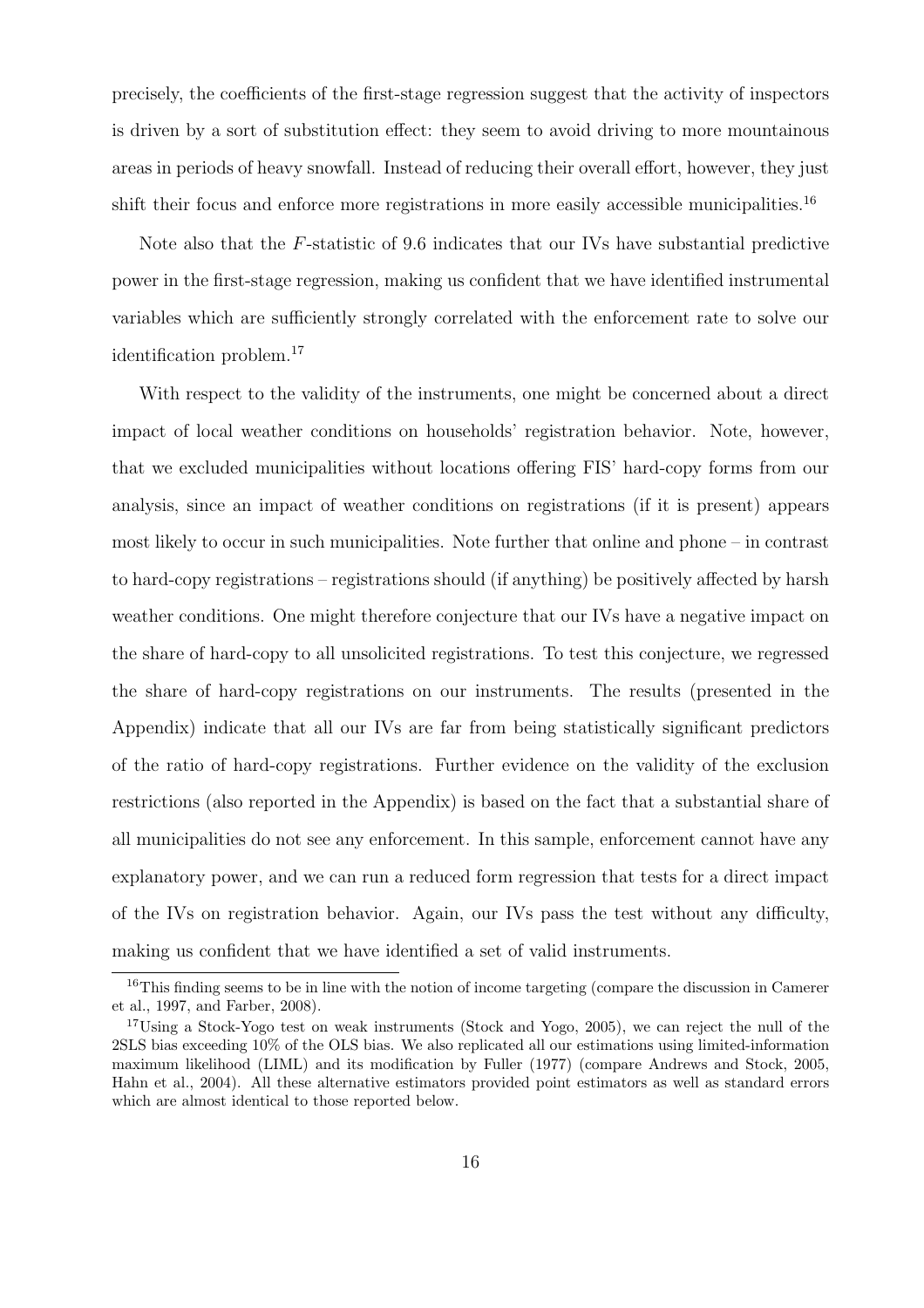#### Effect of Enforcement

Table 4 reports our main estimation results on the effect of enforcement. Column (I) displays the fixed effects OLS estimation of Equation (2), ignoring the likely endogeneity of enforcement. The coefficient of the enforcement rate is estimated to be 0.134, and it is highly significant. Moreover, we find a positive impact of mobility on registrations, but the effect is far from being economically significant.<sup>18</sup>

As outlined above, we expect the OLS estimate of  $\beta$  to be biased downwards. This expectation is confirmed if we turn to the fixed effects IV estimations. Columns (II) to (IV) report results derived from estimating Equation (2) by two-stage least squares (2SLS) while instrumenting enforcement by snowfall, snowfall×altitude and the accident rate. In Column (II), we retain the unrestricted registration rate as the dependent variable. The effect of enforcement is now estimated to be 0.361, suggesting that the bias in the OLS estimate is substantial. The effect for household mobility is not significantly different from zero.<sup>19</sup>

The coefficient of the enforcement rate indicates a remarkably strong effect. According to the estimates in Column (II), one additional detection leads to about 0.36 additional unsolicited registrations. Hence, on average three additional detections trigger more than one additional registration. Taking into account that the scope for any deterrence effect of detections is limited by the high compliance rate – nationwide only  $6\%$  of all households are evading licence fees – the estimated effect is sizable. To illustrate this point, consider a municipality with 1000 households and an initial enforcement rate of zero. On average, there will be 60 households who have not registered for licence fees. If now a field inspector enforces 20 registrations, we predict another seven unsolicited registrations (assuming a linear effect). In this case, the indirect effect of enforcement would deter 17.5% of the

<sup>&</sup>lt;sup>18</sup>This is in line with our conjecture that most moving households just update the address in their FIS account instead of de-registering at the old and re-registering at the new place of residence.

<sup>&</sup>lt;sup>19</sup>Throughout the paper, we focus on the contemporary effect of enforcement. OLS estimations incorporating lagged values of enforcement indicate that this approach is justified: magnitude and significance of the impact of present enforcement are hardly effected, whereas the lagged enforcement rate is neither economically nor statistically significant.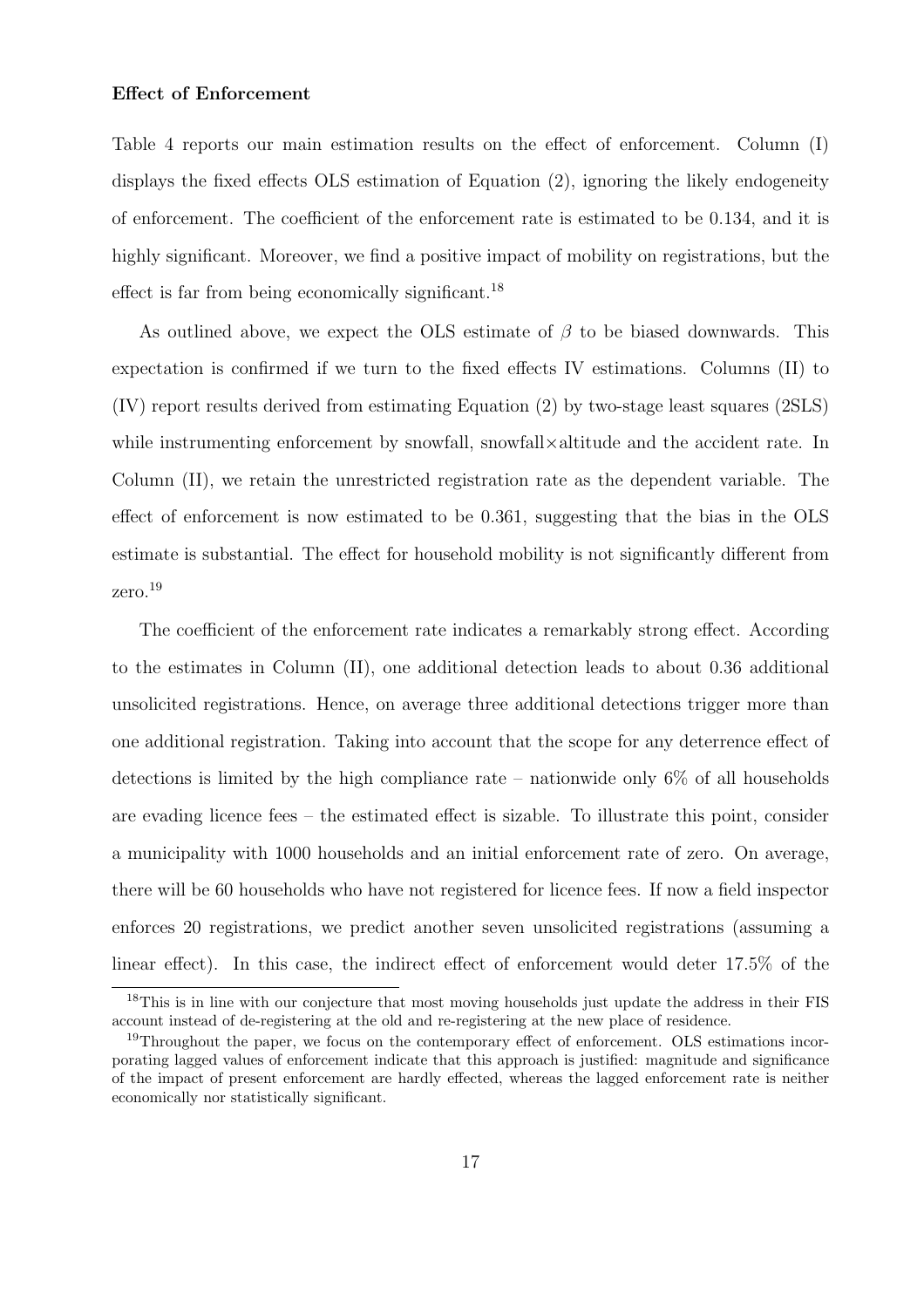|                                                        | $\ket{1}$                        | $(\mathrm{II})$             | ${\rm(III)}$                | $\left( \mathrm{IV}\right)$ |
|--------------------------------------------------------|----------------------------------|-----------------------------|-----------------------------|-----------------------------|
| Estimator                                              | FE OLS                           | FE IV                       | FE IV                       | FE IV                       |
| Dependent variable<br>Registration rate                | unrestricted                     | unrestricted                | restriction A               | restriction $A \& B$        |
| Enforcement rate                                       | $0.134***$                       | $0.361***$                  | $0.321***$                  | $0.273***$                  |
| Mobility rate                                          | (0.015)<br>$0.007***$<br>(0.002) | (0.114)<br>0.003<br>(0.003) | (0.104)<br>0.003<br>(0.003) | (0.094)<br>0.004<br>(0.003) |
| Sample size $(N \times T)$<br>Hansen test $(p$ -value) | 6375                             | 6375<br>0.287               | 6375<br>0.200               | 6375<br>0.222               |

Table 4: Effect of enforcement

Standard errors (robust to heteroscedasticity and clustering on municipalities) in parentheses. All estimations include a full series of period effects. Significance levels:  $*** 1\%$ .

Restrictions on the registration rate: Restriction A excludes unsolicited registrations which were made online or by phone. Restriction B excludes unsolicited registrations which were made by a household living in multi-unit dwellings, where in the same month at least one registration was enforced by a field inspector.

#### remaining evaders.

Regarding the figures from table 1, our estimates suggest that the roughly 30,000 enforced registrations triggered about 10,000 unsolicited registrations (assuming again a linear relationship). Thus, 20% of all unsolicited registrations emerge as a direct response to local field inspections.

#### Own Experience or Word of Mouth

We argue that the impact of enforcement is driven by the local dispersion of information, establishing a positive link between the actual and the perceived detection risk: evaders learn about more frequent detections in their municipality, update their risk perception and are ceteris paribus more inclined to register. In this vain, enforcement triggers a deterrence spillover driven by word of mouth.

The updating of risk perceptions may be based on own experiences and observations as well as on information obtained from neighbors, friends or acquaintances. Regarding the design of optimal enforcement policies, however, it is important to discriminate between both channels. In particular, it is crucial to identify the power of information spread by word of mouth. If communication among acquaintances is sufficient to establish a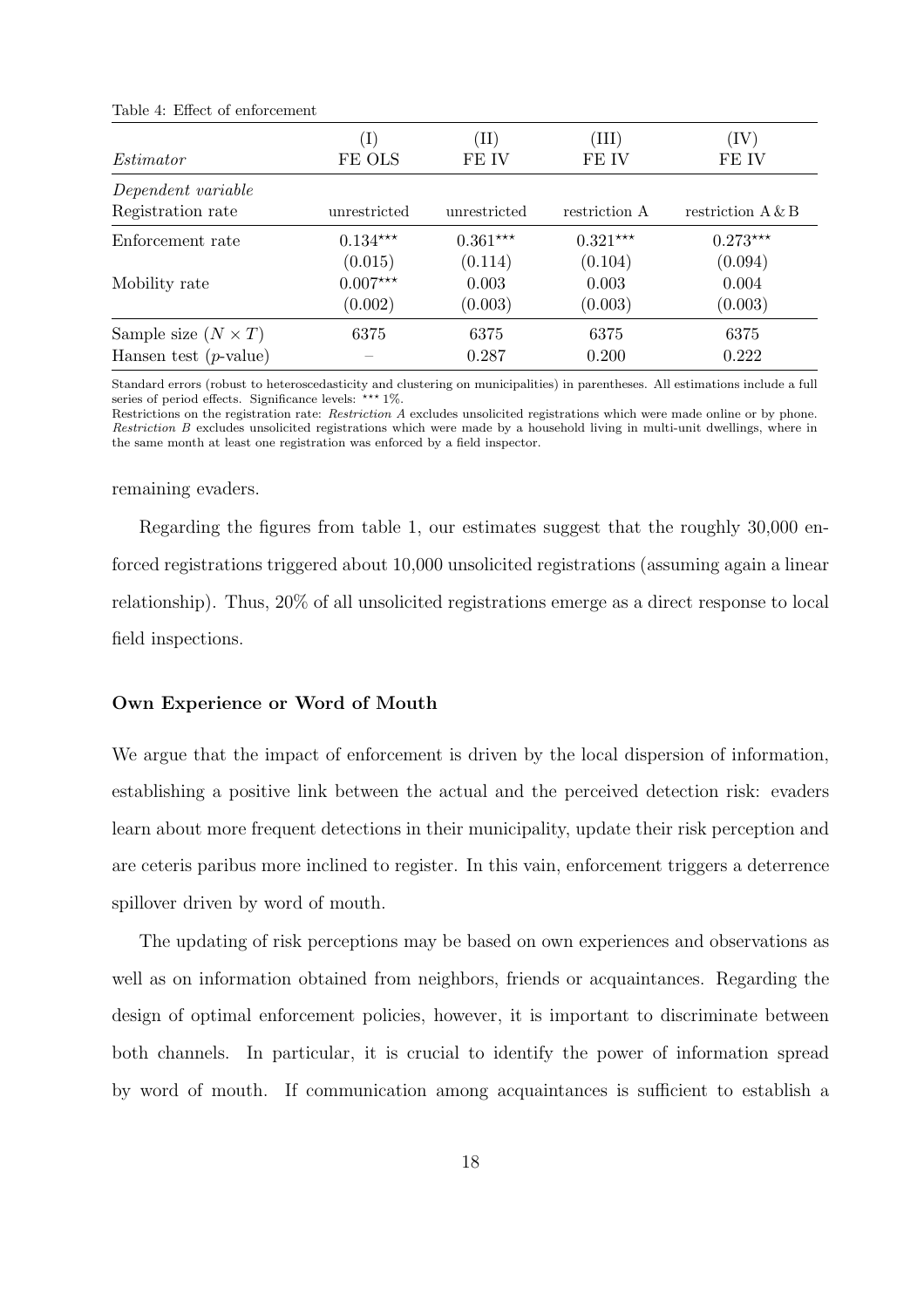positive detection–perception link, even non-public enforcement activities (e.g. the auditing of potential tax evaders) would result in a deterrence spillover. Otherwise, deterrence relies on the public visibility of enforcement measures.<sup>20</sup>

Despite the fact that the presence of inspectors is not observable to the public, one can think of several ways in which personal experience could drive the deterrent effect of enforcement. For instance, consider people who were absent while a field inspector was at their door. Recall that in these cases inspectors leave an information brochure together with a registration form at the door. Registrations which are made using these forms are identified in our data as enforced registrations. Thus, they do not spoil the count of unsolicited registrations. However, households could (i) ignore the registration form which was left at their door, go to one of the municipal or post offices to pick up another registration form (which looks exactly like the form distributed with inspectors' information brochures) and register with this form. Alternatively, they could (ii) register via phone or internet. We consider the first case as extremely unlikely to happen. In contrast, the second case, i.e. phone or online registration after being approached by an inspector, seems to be quite realistic. Fortunately, our data allow us to identify this type of registrations. Hence, we can compute the rate of unsolicited registrations excluding those which were made by phone or online (*Restriction A*) and check the robustness of our findings.

Another scenario where own experience could contribute to the deterrent effect of enforcement is the immediate observation of door-to-door inspections by neighbors. If bystanders who evade fees respond to their observation with a registration, this would still reflect a deterrence spillover from enforcement, but it would be driven by personal experience.<sup>21</sup> Again our data allow us to run a robustness check testing to which extent such cases might potentially drive our finding. We can do so by excluding all unsolicited reg-

 $20$ We consider it as obvious that public visibility strengthens deterrence (not taking into account effects from stigmatization). In a wide range of applications, however, establishing a clear public observability of sanctions can be quite costly to implement (think of tax enforcement, for instance) and even undesirable from a normative viewpoint (e.g. to avoid undesirable stigmatization in case of false charges, 'lynch law', etc.).

<sup>&</sup>lt;sup>21</sup>Note that such cases can only emerge if the fact that the bystander evades licence fees is unknown to the field inspector. Otherwise the inspector would directly approach the bystander to enforce a registration.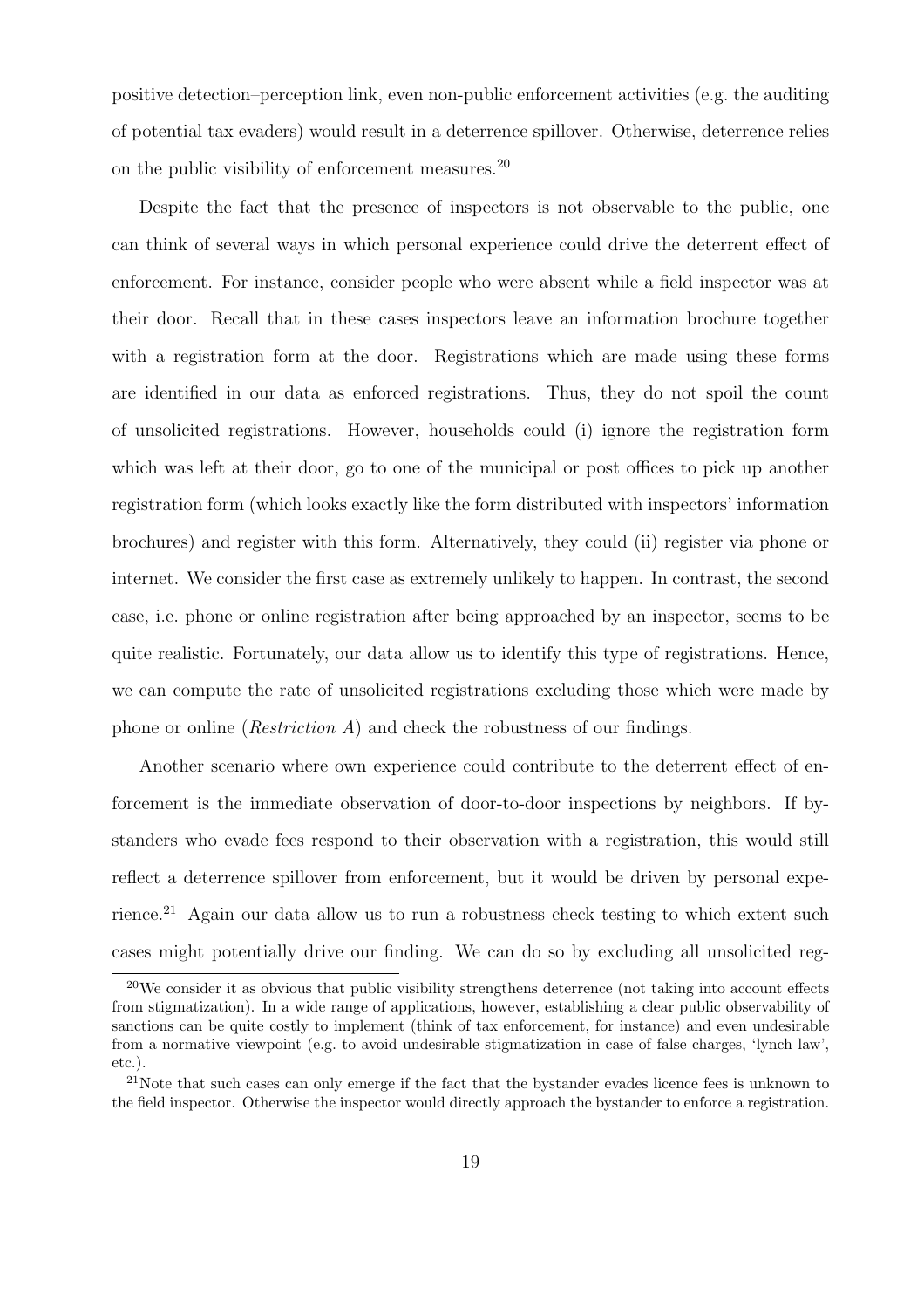istrations from households living in apartment buildings or multi-family houses where the data indicate the presence of a licensing inspector in the same month (*Restriction B*).

Results based on the restricted registration rates are reported in Columns (III) and (IV) of Table 4. As with the unrestricted registration rate, we find significant effects of enforcement. Despite the fact that restriction A excludes roughly 40% of all unsolicited registrations and reduces the registration rate from 2.6 to 1.8 (see Table 2), the estimated coefficients for enforcement in Column (III) is only slightly below the one from (II). As shown in Column (IV), the coefficient further decreases if we impose restrictions A and B at the same time. This could mean that some registrations in the neighborhood are indeed driven by personal experience. However, the smaller point estimates could also arise from our restrictions excluding truly unsolicited registrations which are induced by communication among immediate neighbors. In either case: enforcement still has a sizable spillover on registrations, even if we exclude those cases which could be driven by personal experience. Hence, our data suggest that the deterrence spillover is due to word of mouth, mediating the dispersion of information on enforcement and thereby stimulating registrations.

#### Spatial Limits of the Spillover

The findings reported so far demonstrate a significant indirect deterrence effect of enforcement. We now want to trace the spatial limits of this effect, i.e. we want to study how far-reaching the behavioral impact of word of mouth is. This is important for assessing whether widely (spatially) spread enforcement activities trigger a larger deterrence spillover than locally focused measures.

Our approach takes advantage of the detailed micro structure of the data base. Exploiting the fact that we observe the exact location of all households with enforced or unsolicited registrations, we computed the distance of each household with an unsolicited registration to the most nearby household who was detected by a field inspector in the same month. Across all individual observations, we find a median distance of 269 meters (mean: 593 meters). 75% [25%] of all unsolicited registrations emerge more than 74 meters [680 meters]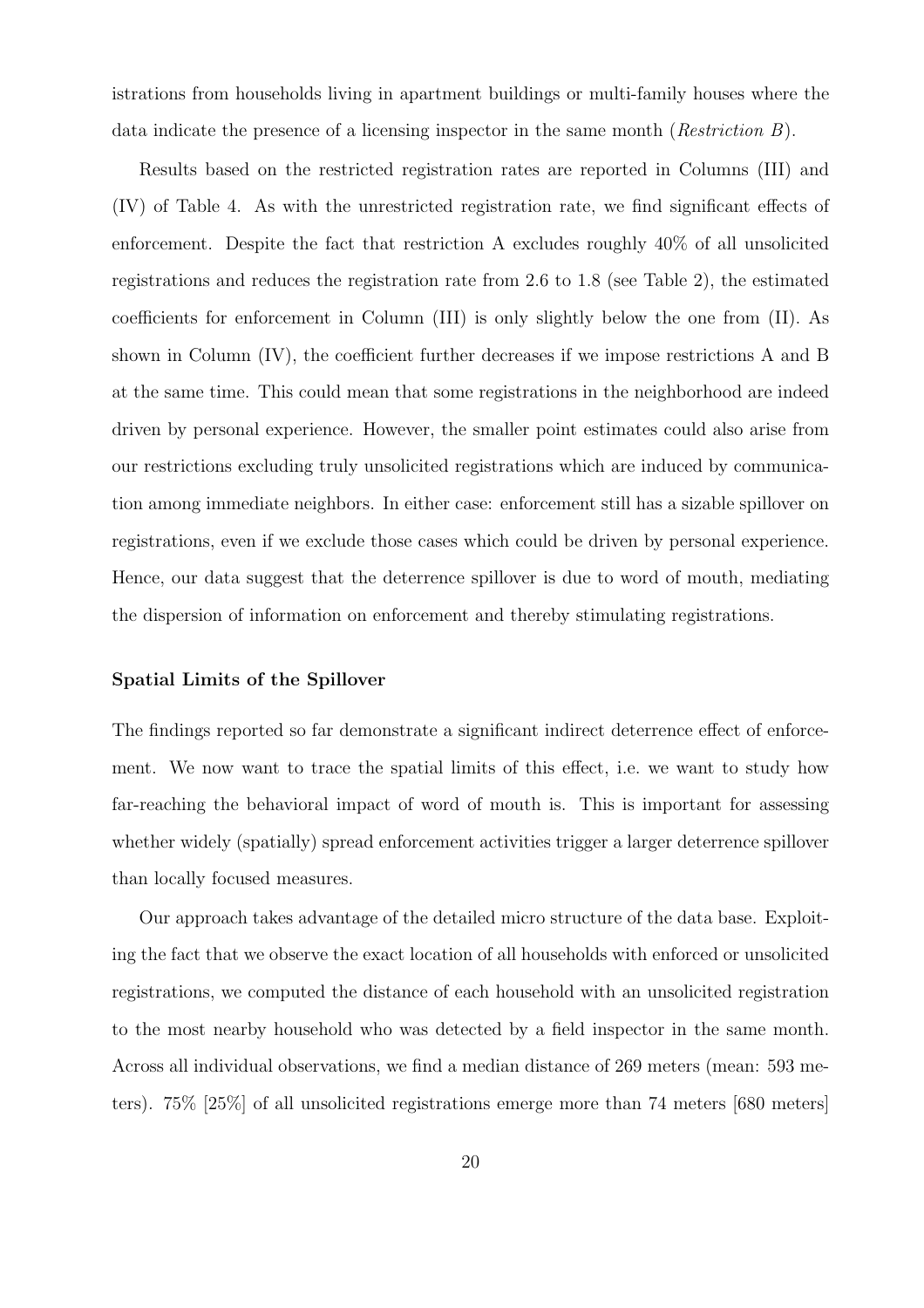|                                                               | $(\mathrm{I})$                | (II)                             | ${\rm(III)}$                     | (IV)                          | (V)                           |  |
|---------------------------------------------------------------|-------------------------------|----------------------------------|----------------------------------|-------------------------------|-------------------------------|--|
| Dependent variable<br>Registration rate<br>under restriction: | $A & C_{50}$                  | $A & C_{75}$                     | $A & C_{100}$                    | $A & C_{125}$                 | $A & C_{150}$                 |  |
| Minimum distance to<br>enforcement incident:                  | 50 <sub>m</sub>               | 75 <sub>m</sub>                  | 100m                             | 125m                          | 150m                          |  |
| Enforcement rate                                              | $0.207**$                     | $0.186**$                        | $0.154*$                         | $0.153*$                      | 0.130                         |  |
| Mobility rate                                                 | (0.092)<br>0.0047<br>(0.0029) | (0.092)<br>$0.0054*$<br>(0.0029) | (0.091)<br>$0.0050*$<br>(0.0028) | (0.092)<br>0.0044<br>(0.0028) | (0.092)<br>0.0025<br>(0.0027) |  |
| Sample size $(N \times T)$                                    | 6375                          | 6375                             | 6375                             | 6375                          | 6375                          |  |
| Hansen test $(p$ -value)                                      | 0.307                         | 0.364                            | 0.342                            | 0.414                         | 0.405                         |  |

Table 5: Fixed effects IV estimations under spatial restrictions

Standard errors (robust to heteroscedasticity and clustering on municipalities) in parentheses. All estimations include a full series of period effects. Significance levels: \*\*\*  $1\%$ , \*\*  $5\%$ , \*  $10\%$ .

Restrictions on the registration rate: Restriction A excludes unsolicited registrations which were made online or by phone. Restriction  $C_{\ell}$ ' excludes unsolicited registrations from households who live within  $\ell \in \{50, 75, ..., 150\}$  meters to a place with an enforced registration in the same month.

away from the next incidence of enforcement.

Based on the distance measure, one can impose another set of restrictions on our dependent variable. For each municipality, we compute the rate of unsolicited registrations excluding those emerging within 50, 75, 100 meters, etc. to the next enforced registration. Maintaining our focus on indirect deterrence, we also adhere to restriction A, which excludes all phone and online registrations. Tightening the spatial restriction, i.e. drawing larger circles around detected households, excludes more unsolicited registrations and yields lower registration rates. As Table 2 reveals, the resulting decline in the rate is quite small. The results displayed in Table 5 show that the spatial restrictions nevertheless have a strong impact on our estimates.

Column (I) reports the fixed effects IV estimation of Equation (2), where the dependent variable is restricted to unsolicited registrations with a minimum distance of at least 50 meter to the next enforced registration. We still find a sizable effect of enforcement, statistically significant at the 5% level. On average, five detections would trigger one additional unsolicited ('hard-copy') registration beyond the 50 meter circle around enforcement incidences. As compared to the point estimate from Column (III) in Table 4, the coefficient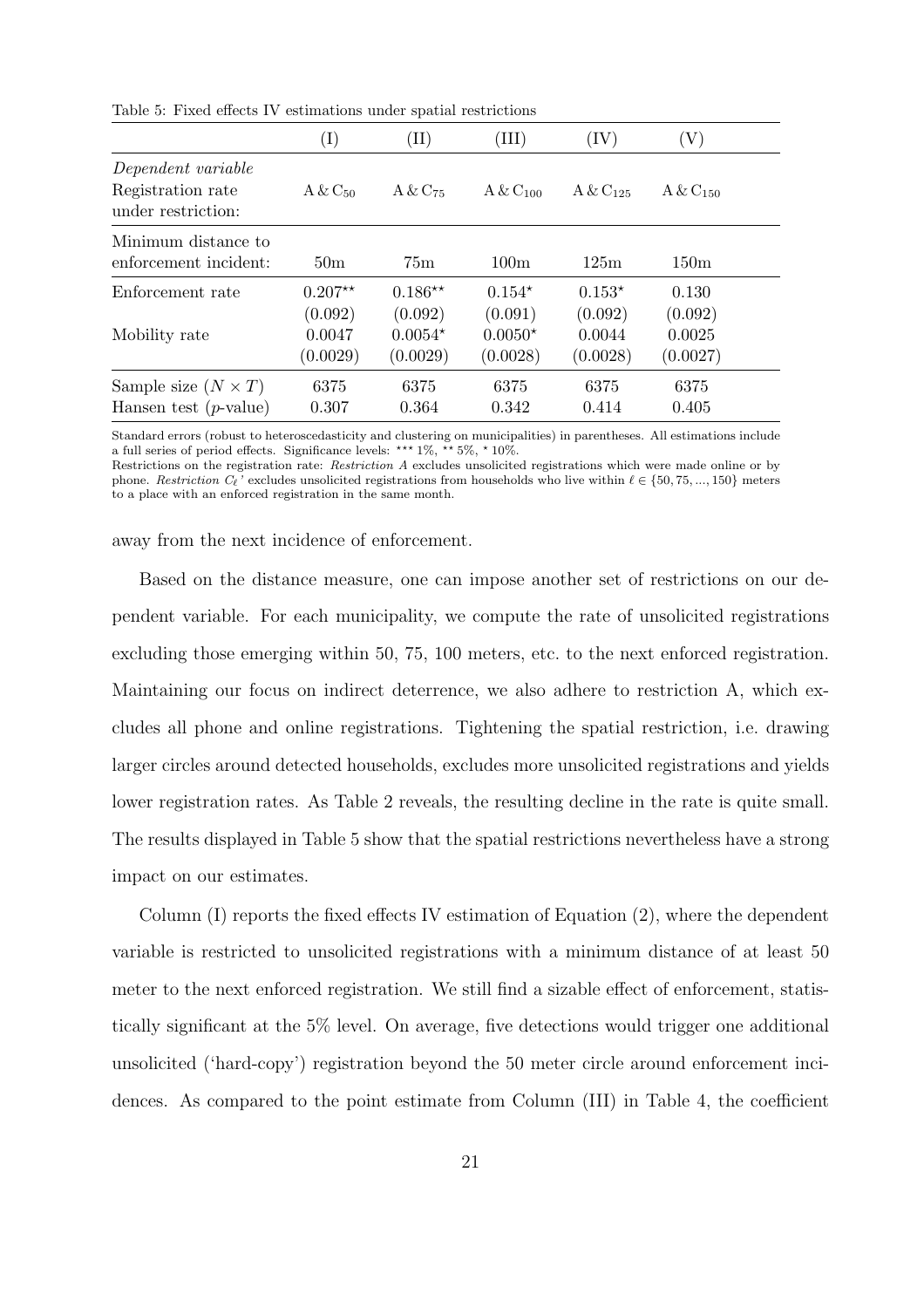is reduced by one third. If we increase the spatial constraint to 75 meters, the effect of enforcement declines further but remains significant at the 5% level. In Column (III), with a distance threshold of at least 100 meters, the significance level drops to 10%. Finally, Column (V) shows that for a minimum distance of 150 meters, enforcement is no longer statistically significant at conventional levels. Further tightening the restriction beyond 150 meters does not change the pattern indicated in Table 5: the point estimates for the coefficient continue to decline steadily, while the standard errors remain roughly constant.

The findings reported in Table 5 suggest that the indirect deterrence effect of enforcement is limited to the close vicinity of households who have been subject to enforcement. This supports the interpretation that the spillover effect is mainly driven by word of mouth on enforcement within neighborhoods. However, caution is warranted when interpreting this result, as our data do not allow to identify the role of alternative layers of social interaction. Communication at the workplace, for instance, could contribute to a spillover which may work beyond neighborhoods and even municipalities. Notwithstanding, the results in Table 5 suggest that in our setting, communication within neighborhoods is an important channel that mediates information on detections and thereby shapes the deterrent effect of enforcement.<sup>22</sup>

## 5 Concluding Discussion

This paper studies the role of word of mouth for deterrence. Using data on TV licence fee registrations, we ask whether households who have not been subject to enforcement by licensing inspectors react to changes in the local level of enforcement. Since the actual level of enforcement is likely to be endogenous to registration behavior, our estimations rely on

<sup>&</sup>lt;sup>22</sup>The fact that the deterrence spillover is concentrated in the close neighborhood of detection incidences could – in principle – also stem from the segregation of households into evader and non-evader neighborhoods. Our data render this explanation implausible, since detected households are broadly spread within municipalities. Across all municipalities, the median distance between detected households within a municipality is more than 1300 meters. Compared to the median minimum distance of unsolicited to enforced registrations of 269 meters, this is quite a large distance. In addition, the mere fact that a spatial exclusion with a radius of  $\ell = 200$  meters reduces the respective registration rate by only 10% (compare Table 2) contradicts this interpretation.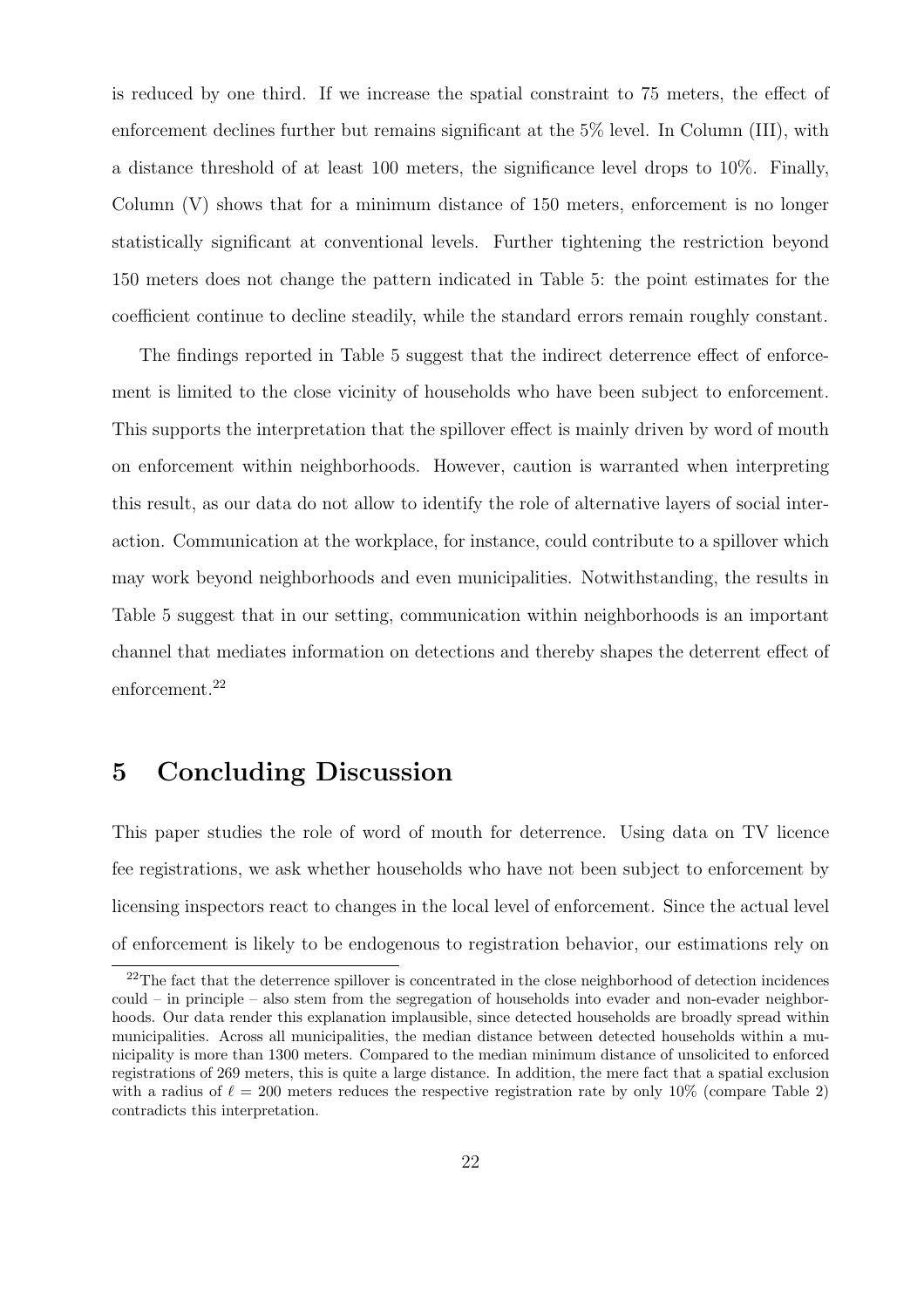instrumental variables capturing variation in local weather and driving conditions.

We derive three main results. Firstly, we find a strong deterrent effect of enforcement. If enforcement is increased such that three unregistered households are forced to register, this will, on average, induce the registration of one additional household which has not been subject to enforcement. Hence, we show that an increase in enforcement has a significant effect on compliance behavior. Our study therefore corroborates the existing evidence on the deterrent impact of police. This is an important result in its own right since, due to the specific features of our setting, we can exclude the presence of crime displacement effects or erroneous measurement of crime rates.

Secondly, we demonstrate that the deterrent effect works through word of mouth. Distinguishing between households which have been subject to enforcement and those which have not, we are able to show a change in registration behavior of households for which word of mouth on the actual level of enforcement is the only plausible source of new information. Our findings suggest that the key mechanism analyzed by Sah (1991), i.e. the updating of risk perceptions by sampling among acquaintances, can give rise to a strong indirect deterrent effect of enforcement.

Finally we provide evidence pointing to an important role of neighborhood communication for the dispersion of information on enforcement. This relates our findings to studies demonstrating the importance of neighborhood communication for decision making in many different contexts as, for instance, investment decisions (Hong et al., 2005 ) and job search (Ioannides and Loury, 2004).

Having identified the deterrent power of word of mouth, it is self-evident that personal experiences contributes to deterrence, too. This is also confirmed by Lochner (2007), who documents the link between personal experience and individuals' beliefs about arrest probabilities. While in his study beliefs are also correlated with county-level arrest rates, this link is weak – eventually due to the high level of aggregation. In this vein, our municipality-level evidence complements Lochner's findings.

Our study carries a number of implications for the design of optimal enforcement poli-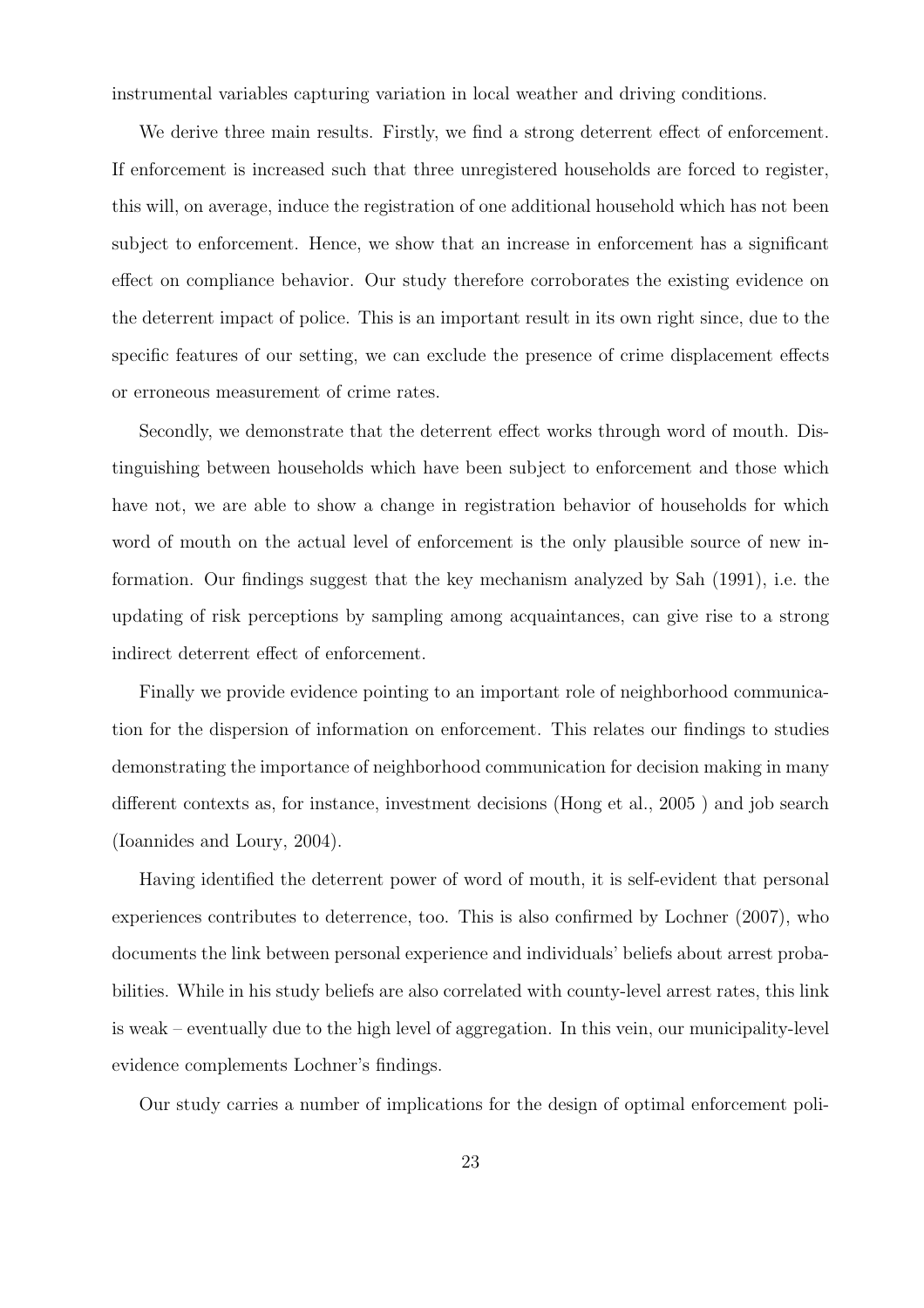cies. When communication among individuals is sufficient to establish a positive link between actual enforcement and the perceived risk of detection, even 'hidden' enforcement activities can have significant deterrence spillovers. Furthermore, the sizable indirect deterrent effect found in our data illustrates that it is crucial to consider indirect deterrence effects when assessing the marginal social benefits from enforcement activities. For law enforcement in a domain where public visibility is costly to implement, it might be efficient to stick to hidden enforcement measures. This applies particularly to cases where there are either normative (e.g. avoiding undesirable stigmatization in case of false charges) or strategic reasons to prevent publicity.

Several points are left for future research. In particular, we would like to know more about the long-run role of word of mouth on enforcement in altering risk perceptions and behavior. While our results focus on the short-run linkage, a better understanding of the long-term formation of perceptions might be useful to improve the effectiveness of enforcement. Due to the short time spell covered by our data, a proper analysis of this issue is beyond the scope of the present study. The same holds true for the potential heterogeneity of deterrence through word of mouth. It would be interesting to explore how the transmission of information on enforcement depends on municipality or neighborhood characteristics. The identification of this heterogeneity, however, is complicated by additional layers of cross-sectional variation (in terms of risk aversion, the level of non-compliance, etc.), which all interact in shaping the actual deterrent effect of enforcement. Further empirical research on the link between enforcement and the formation of individual perceptions is needed to clarify this and several other related questions.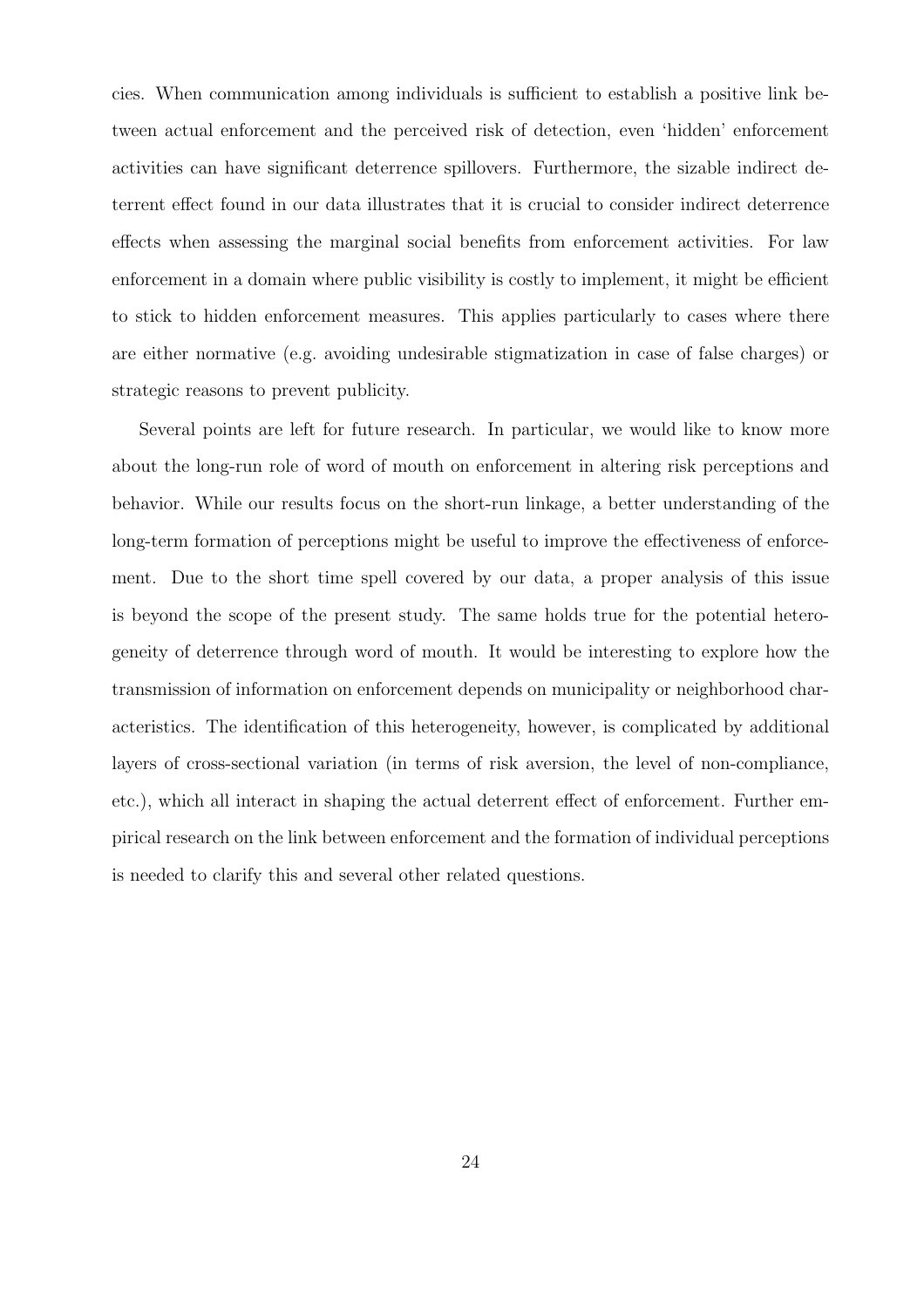### References

- Andrews, D. W., and J. H. Stock (2005): "Inference with Weak Instruments," NBER Technical Working Paper 0313.
- Becker, G. S. (1968): "Crime and Punishment: An Economic Approach," Journal of Political Economy, 76(2), 169–217.
- Camerer, C., L. Babcock, G. Loewenstein, and R. Thaler (1997): "Labor Supply of New York City Cabdrivers: One Day at a Time," Quarterly Journal of Economics, 112(2), 407–441.
- Corman, H., and H. N. Mocan (2000): "A Time-Series Analysis of Crime, Deterrence, and Drug Abuse in New York City," American Economic Review, 90(3), 584–604.
- Di Tella, R., and E. Schargrodsky (2004): "Do Police Reduce Crime? Estimates Using the Allocation of Police Forces After a Terrorist Attack," American Economic Review, 94(1), 115133.
- DRAGO, F., R. GALBIATI, AND P. VERTOVA (2007): "The Deterrent Effects of Prison: Evidence from a Natural Experiment," IZA Discussion Papers No. 2912.
- Farber, H. S. (2008): "Reference-Dependent Preferences and Labor Supply: The Case of New York City Taxi Drivers," American Economic Review, 98(3), 1069–82.
- Fellner, G., R. Sausgruber, and C. Traxler (2009): "Legal Threat, Moral Appeal and Social Information: Testing Enforcement Strategies in the Field," Mimeo, Max Planck Institute for Research on Collective Goods, Bonn.
- Fuller, W. A. (1977): "Some Properties of a Modification of the Limited Information Maximum Likelihood Estimator," Econometrica, 45(4), 939–954.
- Hahn, J., J. Hausmann, and G. Kuersteiner (2004): "Estimation with Weak Instru-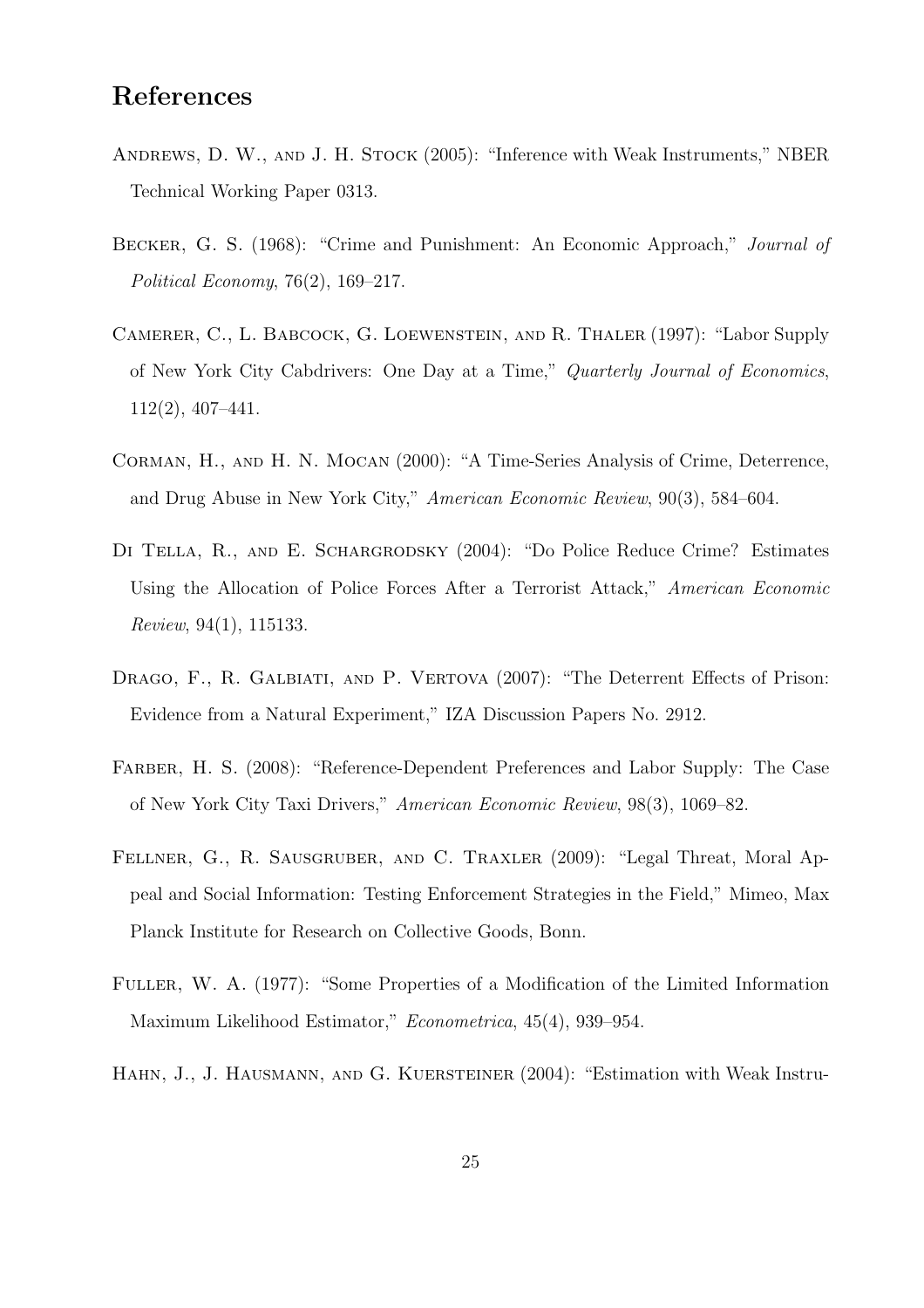ments: Accuracy of Higher Order Bias and MSE Approximation," Econometrics Journal, 7(1), 272–306.

- HONG, H., J. D. KUBIK, AND J. C. STEIN (2005): "Thy Neighbor's Portfolio: Wordof-Mouth Effects in the Holdings and Trade of Money Managers," Journal of Finance, 60(6), 2801–24.
- HORNEY, J., AND I. H. MARSHALL (1992): "Risk Perceptions among Serious Offenders: The Role of Crime and Punishment," Criminology, 30(4), 575–594.
- Ioannides, Y. M., and L. D. Loury (2004): "Job Information Networks, Neighborhood Effects, and Inequality," Journal of Economic Literature, 42(4), 1056–1093.
- JACOB, B., L. LEFGREN, AND E. MORETTI (2007): "The Dynamics of Criminal Behavior: Evidence from Weather Shocks," Journal of Human Resources, 42(3), 489–527.
- Kaplow, L., and S. Shavell (1994): "Optimal Law Enforcement with Self-Reporting of Behavior," Journal of Political Economy, 102(3), 583–606.
- KESSLER, D., AND S. D. LEVITT (1999): "Using Sentence Enhancements to Distinguish between Deterrence and Incapacitation," Journal of Law and Economics, 42(1), 343–63.
- LEVITT, S. D. (1997): "Using Electoral Cycles in Police Hiring to Estimate the Effect of Police on Crime," American Economic Review, 87(3), 270–90.
- (1998): "Why Do Increased Arrest Rates Appear to Reduce Crime: Deterrence, Incapacitation, or Measurement Error?," Economic Inquiry, 36(3), 353–72.
- (2002): "Using Electoral Cycles in Police Hiring to Estimate the Effects of Police on Crime: Reply," American Economic Review, 92(4), 1244–1250.
- Lochner, L. (2007): "Individual Perceptions of the Criminal Justice System," American Economic Review, 97(1), 444–460.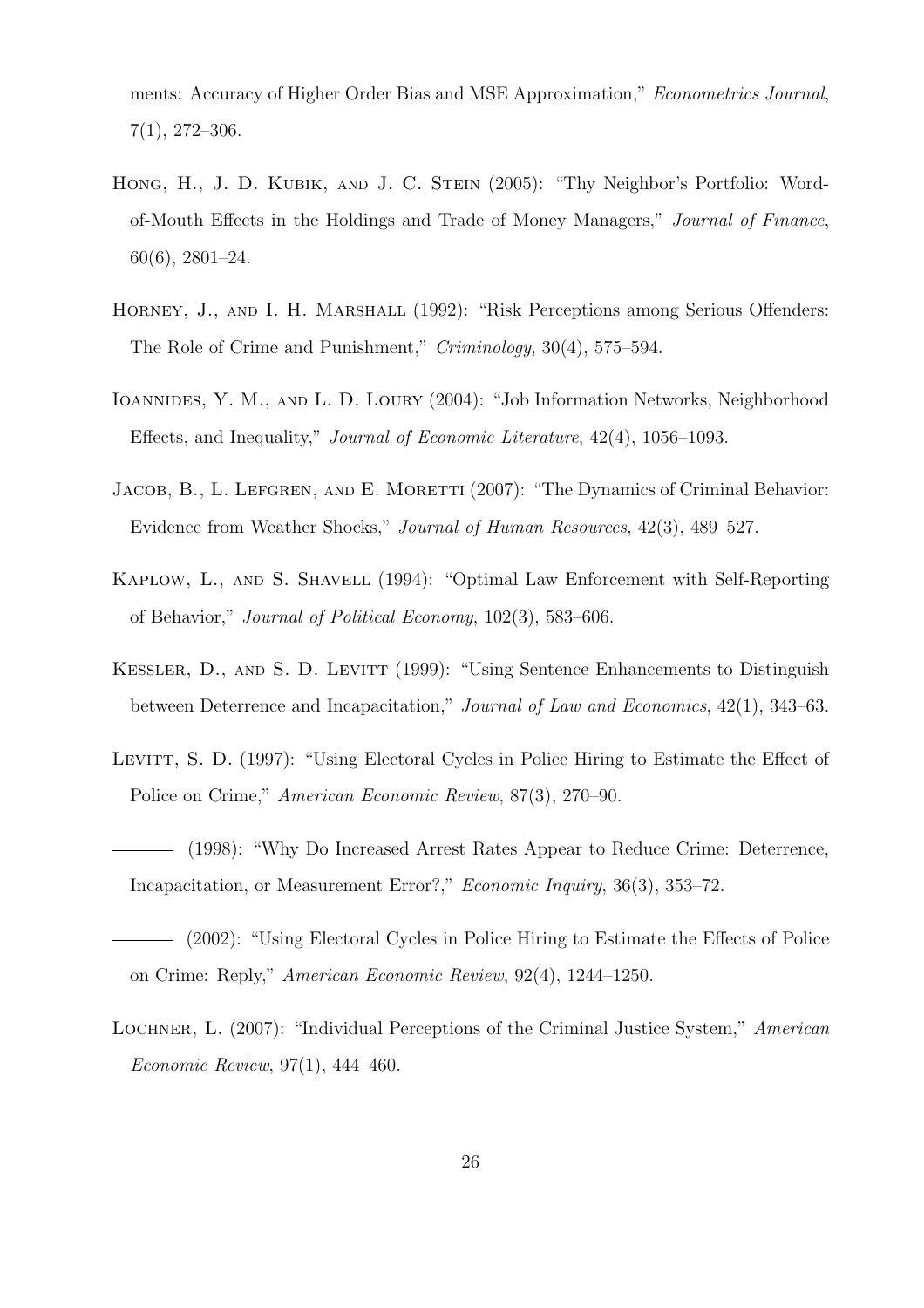- MACDONALD, Z. (2002): "Official Crime Statistics: Their Use and Interpretation," Economic Journal, 112, F85–F106.
- Miguel, E., S. Satyanath, and E. Sergenti (2004): "Economic Shocks and Civil Conflict: An Instrumental Variables Approach," Journal of Political Economy, 112(4), 725–753.
- MONTMARQUETTE, C., M. NERLOVE, AND P. FOREST (1985): "Deterrence and Delinquency: An Analysis of Individual Data," Journal of Quantitative Criminology, 1, 37–58.
- Nagin, D. S. (1998): "Criminal Deterrence Research at the Outset of the Twenty-First Century," Crime and Justice, 23, 1–42.
- Newcomb, H. (ed.) (2004): The Museum of Broadcast Communications Encyclopedia of Television. Routledge, New York, 2nd edn.
- PARKER, J., AND H. G. GRASMICK (1979): "Linking Actual and Perceived Certainty of Punishment: An Exploratory Study of an Untested Proposition in Deterrence Theory," Criminology, 17(3), 366–379.
- PATERNOSTER, R., L. E. SALTZMAN, G. P. WALDO, AND T. G. CHIRICOS (1985): "Assessments of Risk and Behavioral Experience: An Exploratory Study of Change," Criminology, 23(3), 417–436.
- PILIAVIN, I., R. GARTNER, C. THORNTON, AND R. L. MATSUEDA (1986): "Crime, Deterrence, and Rational Choice," American Sociological Review, 51(1), 101–119.
- RICHARDS, P., AND C. R. TITTLE (1982): "Socioeconomic Status and Perceptions of Personal Arrest Probabilities," Criminology, 20(3-4), 329–346.
- SAH, R. K. (1991): "Social Osmosis and Patterns of Crime," Journal of Political Economy, 99(6), 1272–95.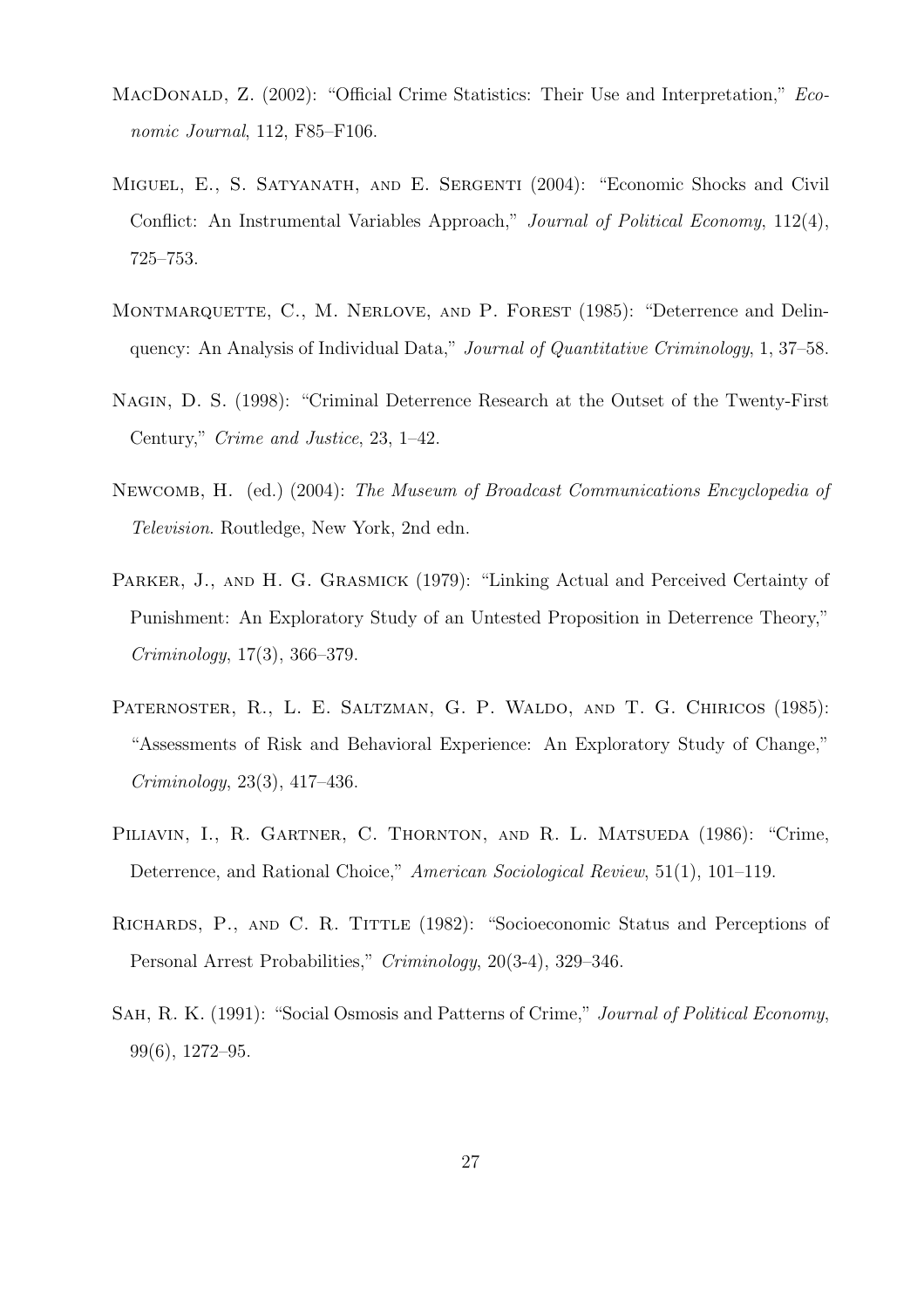- STATISTICS AUSTRIA (2006): "Ergebnisse der Europaeischen Erhebung ueber den Einsatz von Informations- und Kommunikationstechnologien in Unternehmen und Haushalten 2006," Statistics Austria, Vienna.
- Stock, J. H., and M. Yogo (2005): "Testing for Weak Instruments in Linear IV Regression," in Identification and Inference for Econometric Models: Essays in Honor of Thomas Rothenberg, ed. by D. W. Andrews, and J. H. Stock, pp. 80–108. Cambridge University Press, Cambridge.
- TRAXLER, C., AND J. WINTER (2009): "Survey Evidence on Conditional Norm Enforcement," Working Paper 2009-03, Max Planck Institute for Research on Collective Goods, Bonn.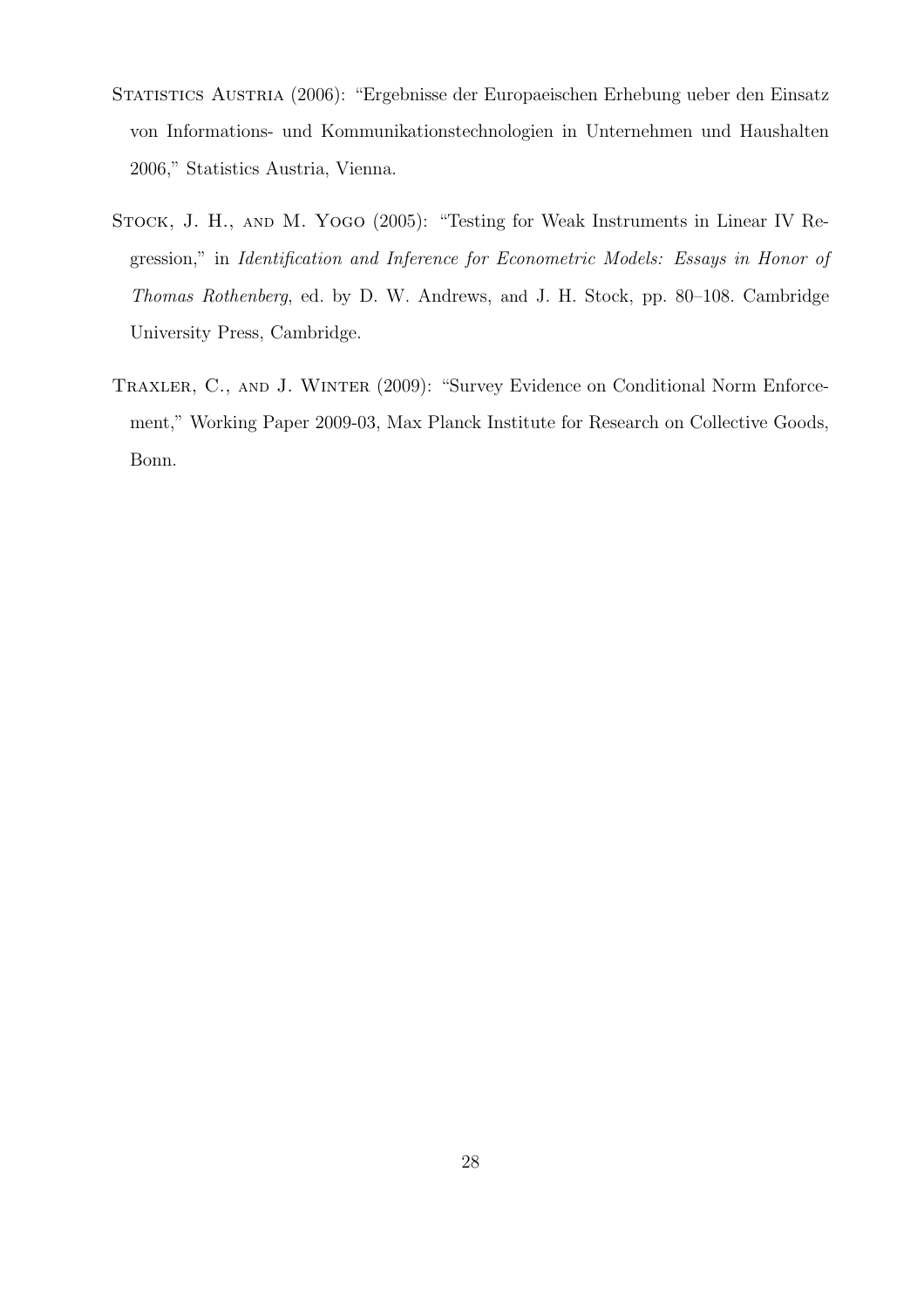### Appendix: Validity of Instruments

A potential concern regarding our IV strategy is that unsolicited registrations, in particular those made by hard-copy forms, could be directly influenced by the local weather conditions. This would be the case if the willingness to go to one of the locations that provide the necessary registration form is affected by snowfall. The forms are available at almost 6,400 municipal and post offices as well as at branches of banks. On average, there are 4.5 such locations per 1,000 households. Moreover, these locations are typically located at central places within a community and in shopping areas. In general, it is hard to think of people who are – for an entire month – detained from passing these areas due to weather conditions.

Let us nevertheless address the concern in more detail. Note first that we have excluded municipalities which do not have any location offering FIS forms from our sample of municipalities, because in such municipalities a dependence of hard-copy registrations on snowfall is most likely. A straightforward approach to test the validity of our IVs is to check for a potential impact of our descriptors of local weather conditions on registration behavior by means of regressions. Obviously, harsh weather conditions could decrease the willingness of households to register via hard-copy forms, as this implies some sort of outdoor mobility, suggesting that the share of hard-copy registrations among all unsolicited registrations should go down (and, vice versa, the share of online and phone registrations should go up) in months with heavy snowfalls.<sup>23</sup>

We test this hypothesis by regressing the share of hard-copy registrations on our instruments. The results (see Table 6) indicate that snowfall is far from being a statistically significant predictor of the share of hard-copy registrations, lending further support to the view that our identification relies on a set of valid instruments.

A second test exploits the fact that a substantial share of all municipalities do not see any enforcement over all five months considered. If we restrict our attention to the sample

<sup>&</sup>lt;sup>23</sup>Telecommunication networks in Austria are designed to remain unaffected even by severe winter conditions. Hence, there is no reason to think that online and phone registrations will be negatively affected by snowfall.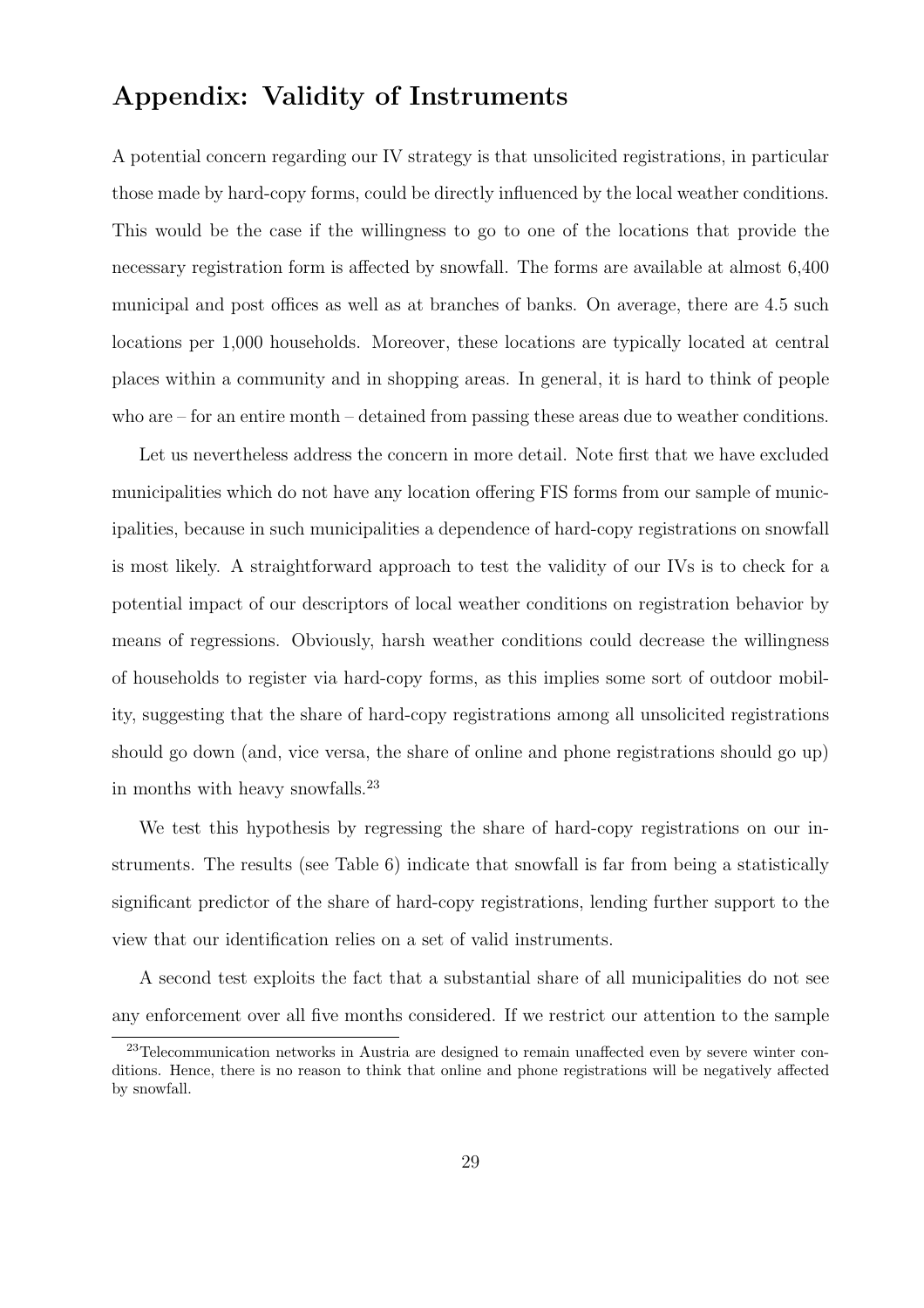|                            |                            |                     | . .                 |                     |                     |
|----------------------------|----------------------------|---------------------|---------------------|---------------------|---------------------|
|                            | $\left( \mathrm{I}\right)$ | $\rm (II)$          | ΊIΙ)                | $(\mathrm{IV}$      | ${\rm V}$           |
| Snowfall                   | $-0.024$<br>(0.025)        | $-0.001$<br>(0.062) | $-0.024$<br>(0.025) |                     | $-0.001$<br>(0.062) |
| $Showfall \times Altitude$ |                            | $-0.004$<br>(0.010) |                     |                     | $-0.004$<br>(0.010) |
| Accidents                  |                            |                     | $-0.004$<br>(0.008) | $-0.004$<br>(0.008) | $-0.004$<br>(0.008) |
| Sample size                | 5412                       | 5412                | 5412                | 5412                | 5412                |

Table 6: Fixed Effects Estimation – Share of hard-copy form registrations

Dependent variable is the share of hard-copy form registrations on all registrations. Municipality-month cells with a registration rate of zero have been dropped. Standard errors (robust to heteroscedasticity and clustering on municipalities) in parentheses. All estimations include a full series of period effects.

of these municipalities, enforcement cannot have any explanatory power. With no need to account for enforcement and, thus, to impose an exclusion restriction with respect to the IVs, we can estimate a reduced form,

$$
Registration_{it} = \alpha + \rho_1 \, Snowfall_{it} + \rho_2 \, (Showfall \times Altitude)_{it} + \rho_3 \, Accidents_{it} \quad (4)
$$

$$
+ \gamma \, Mobility_{it} + \theta_i + \eta_t + \epsilon_{it}.
$$

In this regression, we just have to evaluate the t-statistics of  $\rho_1$ ,  $\rho_2$  and  $\rho_3$  to test for a direct impact of our IVs on registration behavior. Table 7 reports two different reduced form regressions. Column (I) uses the unrestricted registration rate as the dependent variable and derives the direct effect of the IVs on registrations. The estimation is based on a balanced panel of municipalities with zero enforcement over the whole period considered (note that this is a subsample of those communities which were used to derive our main results). It turns out that for all IVs, i.e. Snowfall, Snowfall×Altitude, and Accidents, the null of no impact on the registration rate cannot be rejected at any reasonable level of significance. Since a potential effect of weather and driving conditions on registrations is most likely for hard copy registrations, we report in Column (II) the reduced form regression using the registration rate under Restriction A (phone and online registrations excluded). The results closely match those obtained in the first Column. Moreover, the IVs remain insignificant also if we regress the registration rate one each instrument separately (results not reported).